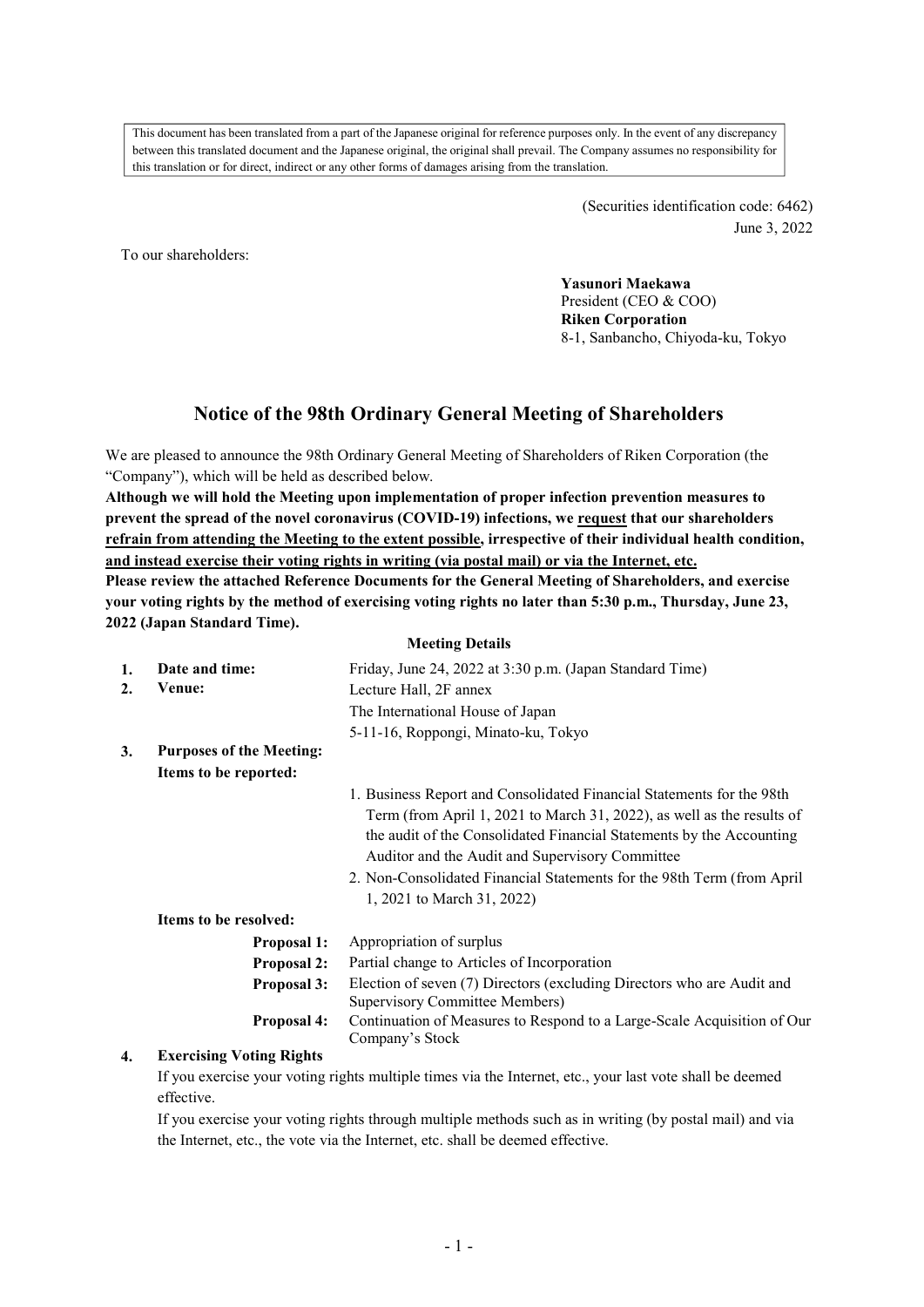## **5. Internet Disclosure**

The reference materials appended to this Notice do not include the documents listed below, as these documents have been posted on the Company's website (https://www.riken.co.jp/english/) pursuant to laws and regulations and Article 15 of the Company's Articles of Incorporation.

- (1) Matters Related to Company Stock Acquisition Rights, etc. from Business Report
- (2) System to Ensure the Appropriateness of Operations from Business Report
- (3) Consolidated Statement of Changes in Equity from Consolidated Financial Statements
- (4) Notes to the Consolidated Financial Statements
- (5) Statement of Changes in Equity from Non-Consolidated Financial Statements
- (6) Notes to Non-Consolidated Financial Statements

Therefore, please note that these appended documents do not fully encompass the Consolidated Financial Statements and Non-Consolidated Financial Statements that the Accounting Auditor audited when preparing the Accounting Auditor Report; nor do they fully encompass the Business Report, Consolidated Financial Statements, and Non-Consolidated Financial Statements that the Audit and Supervisory Committee audited when preparing its Audit Report.

#### 1. **A summary of measures to prevent the spread of infection at the venue is stated on our website (https://www.riken.co.jp/english/). Please check it out.**

- 2. When attending the meeting, please submit the enclosed voting form at the reception desk.
- 3. When there are any revisions to the details of the Reference Documents for the General Meeting of Shareholders, Business Report, Consolidated Financial Statements, and Non-Consolidated Financial Statements, we will notify shareholders by posting on our website (https://www.riken.co.jp/english/).
- 4. We request your understanding about the fact that we will refrain from giving out souvenirs on this occasion in light of fairness, etc., between shareholders who visit the venue and those who have difficulty visiting the venue.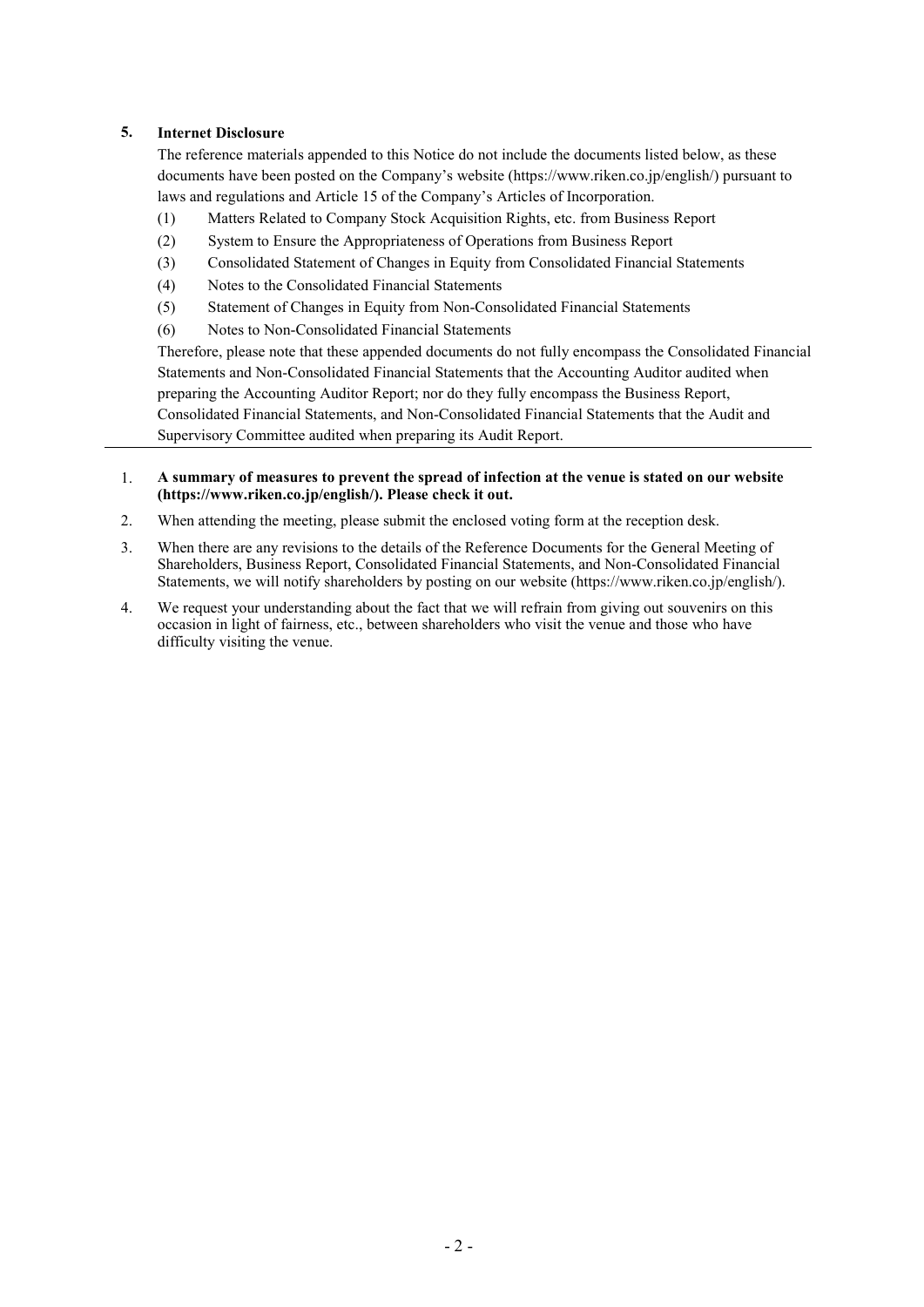This document has been translated from a part of the Japanese original for reference purposes only. In the event of any discrepancy between this translated document and the Japanese original, the original shall prevail. The Company assumes no responsibility for this translation or for direct, indirect or any other forms of damages arising from the translation.

# **Reference Documents for the General Meeting of Shareholders**

## **Proposals and Notes**

## **Proposal 1:** Appropriation of surplus

The Company aims to deliver stable shareholder returns while considering the Company's current performance as well as the future business climate and prospects for business development.

According to the policy, the Company proposes as a term-end dividend to pay 60 yen per share.

The Company has already paid an interim dividend of 60 yen per share. Accordingly, the proposed annual dividend for the fiscal year under review amounts to 120 yen per share.

- 1. Matters related to year-end dividends
	- (1) Type of dividend property Cash
	- (2) Allotment of dividend property to shareholders and their aggregate amount 60 yen per common share of the Company Total amount of dividends: 600,164,160 yen
	- (3) Effective date of distribution of dividends of surplus June 27, 2022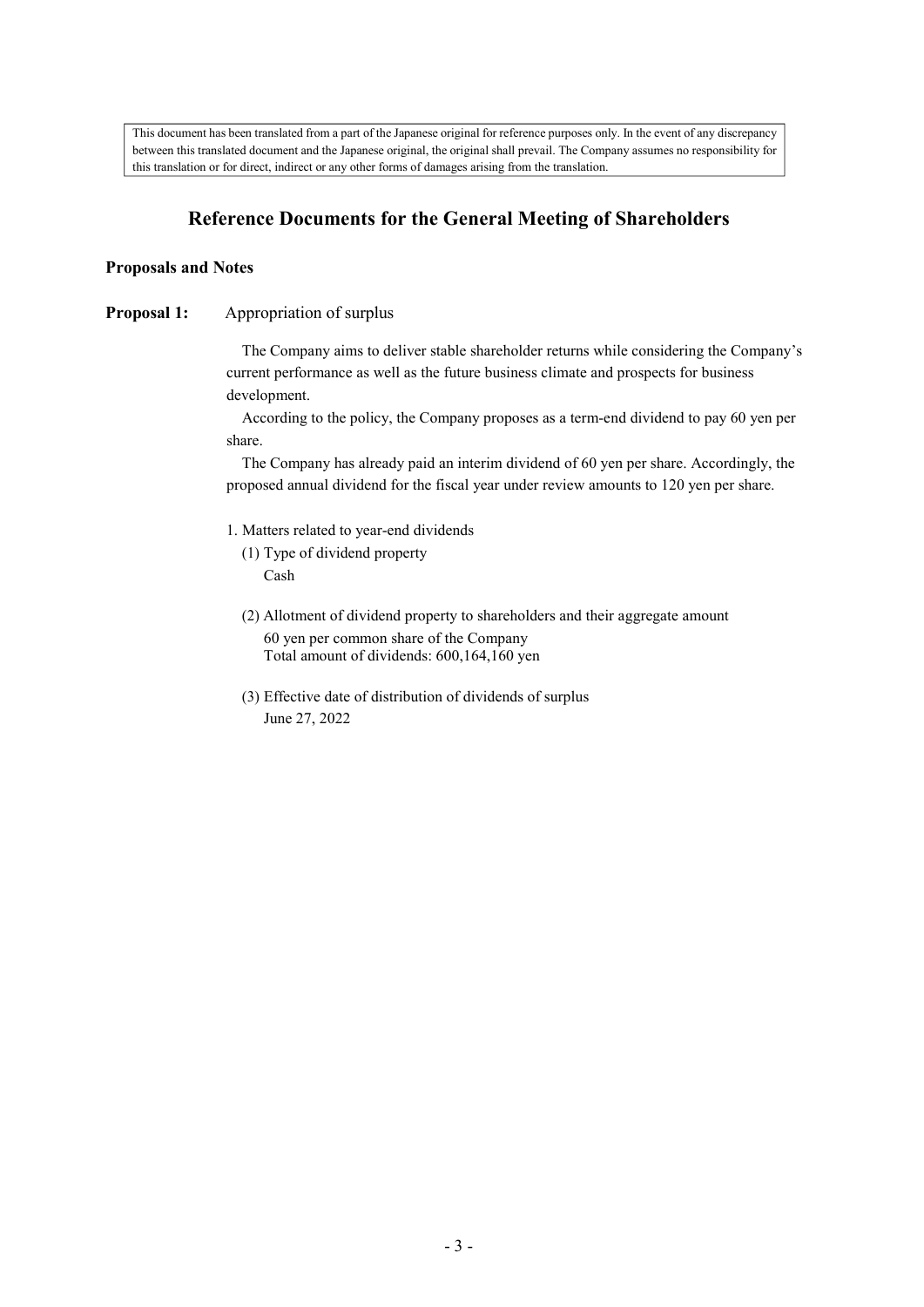## **Proposal 2:** Partial change to Articles of Incorporation

1. Reasons for proposal

Because the revised provisions set forth in the proviso to Article 1 of the Supplementary Provisions of the Act Partially Amending the Companies Act (Act No. 70 of 2019) are to be enforced on September 1, 2022, the Company proposes to make the following changes to its Articles of Incorporation due to the introduction of the system for providing reference documents for the general meeting of shareholders in electronic format.

- (1) Because it is compulsory to allow for the provision of information that constitutes the content of reference documents for the general meeting of shareholders, etc. in electronic format, the Company proposes to establish Article 15, paragraph 1 of the Proposed Amendments (Measures, etc. for Providing Information in Electronic Format).
- (2) Among items for which measures will be taken to provide information that constitutes the content of reference documents for the general meeting of shareholders, etc. in electronic form, the Company proposes to establish Article 15, paragraph 2 of the Proposed Amendments (Measures, etc. for Providing Information in Electronic Format) to enable it to restrict the scope of paperbased document delivery to shareholders who have requested the same, to the scope set out in the Ministry of Justice Order.
- (3) When the system for providing reference documents for the general meeting of shareholders in electronic format is adopted, the provisions of Article 15 of the current Articles of Incorporation (Internet Disclosure and Deemed Provision of Reference Documents for the General Meeting of Shareholders, Etc.) will become unnecessary, and the Company therefore proposes to delete them.
- (4) The Company proposes to establish supplementary provisions regarding the effective date, etc. of the above-mentioned establishment and deletion of provisions. Furthermore, these supplementary provisions will be deleted after the appointed date has passed.

(The underlined sections denote the amended text.)

2. Details of amendments

The details of the amendments are as follows.

|                                                                | <u>The underlined securities denote the universed text.</u> |
|----------------------------------------------------------------|-------------------------------------------------------------|
| Current Articles of Incorporation                              | Proposed Change                                             |
| (Internet Disclosure and Deemed Provision of Reference)        |                                                             |
| Documents for the General Meeting of Shareholders, Etc.)       |                                                             |
| Article 15                                                     | (Deleted)                                                   |
| When the Company convenes a general meeting of                 |                                                             |
| shareholders, if it discloses information that is to be stated |                                                             |
| or presented in the reference documents for the general        |                                                             |
| meeting of shareholders, business report, financial            |                                                             |
| statements and consolidated financial statements through       |                                                             |
| the internet in accordance with the provisions prescribed by   |                                                             |
| the Ministry of Justice Order, it may be deemed that the       |                                                             |
| Company has provided this information to shareholders.         |                                                             |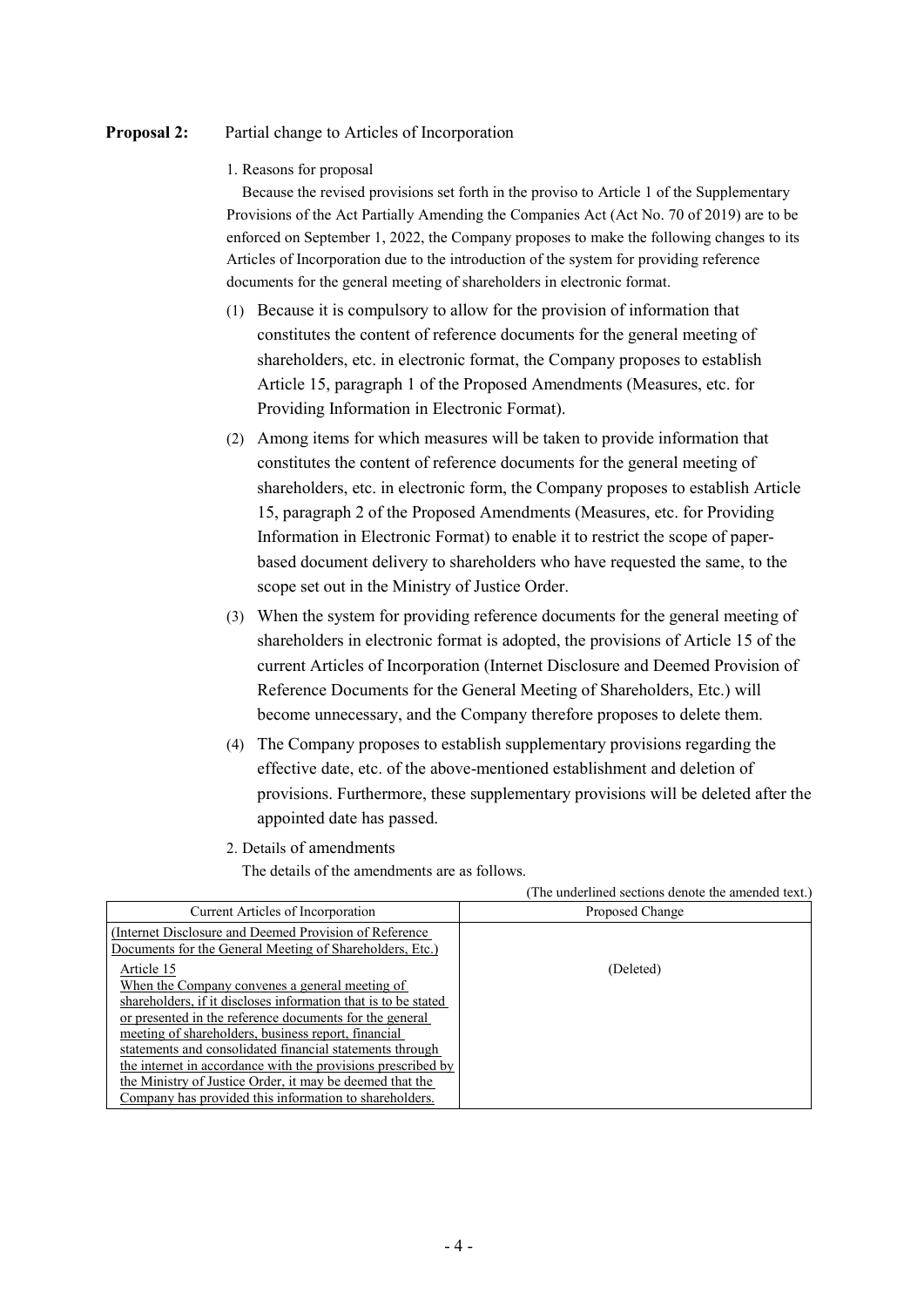| Current Articles of Incorporation | Proposed Change                                                                                                                                                                                                                                                                                                                                                                                                                                                                                                                                                                                                                                                                                            |
|-----------------------------------|------------------------------------------------------------------------------------------------------------------------------------------------------------------------------------------------------------------------------------------------------------------------------------------------------------------------------------------------------------------------------------------------------------------------------------------------------------------------------------------------------------------------------------------------------------------------------------------------------------------------------------------------------------------------------------------------------------|
|                                   | (Measures, etc. for Providing Information in Electronic<br>Format)                                                                                                                                                                                                                                                                                                                                                                                                                                                                                                                                                                                                                                         |
| (New)                             | Article 15<br>1. When the Company convenes a general meeting of<br>shareholders, it shall take measures for providing<br>information that constitutes the content of reference<br>documents for the general meeting of shareholders, etc.<br>in electronic format.                                                                                                                                                                                                                                                                                                                                                                                                                                         |
|                                   | 2. Among items for which the measures for providing<br>information in electronic format will be taken, the<br>Company may exclude all or some of those items<br>designated by the Ministry of Justice Order from<br>statements in the paper-based documents to be delivered<br>to shareholders who requested the delivery of paper-<br>based documents by the record date of voting rights.                                                                                                                                                                                                                                                                                                                |
| <b>Supplementary Provisions</b>   | <b>Supplementary Provisions</b>                                                                                                                                                                                                                                                                                                                                                                                                                                                                                                                                                                                                                                                                            |
|                                   | (Transitional Measures for Providing Information in<br>Electronic Format)                                                                                                                                                                                                                                                                                                                                                                                                                                                                                                                                                                                                                                  |
| (New)                             | Article 2<br>1. The deletion of Article 15 (Internet Disclosure and<br>Deemed Provision of Reference Documents for the<br>General Meeting of Shareholders, Etc.) in the pre-<br>amended Articles of Incorporation and the<br>establishment of the new Article 15 (Measures, Etc. for<br>Providing Information in Electronic Format) in the<br>amended Articles of Incorporation shall be effective<br>from September 1, 2022, which is the date of<br>enforcement of the revised provisions set forth in the<br>proviso to Article 1 of the Supplementary Provisions of<br>the Act Partially Amending the Companies Act (Act<br>No. 70 of 2019) (hereinafter referred to as the "Date of<br>Enforcement"). |
|                                   | 2. Notwithstanding the provisions of the preceding<br>paragraph, Article 15 of the Articles of Incorporation<br>(Internet Disclosure and Deemed Provision of<br>Reference Documents for the General Meeting of<br>Shareholders, Etc.) shall remain effective with regard to<br>any general meeting of shareholders held on a date<br>within six months from the Date of Enforcement.<br>3. The provisions of this Article shall be deleted on the<br>date when six months have elapsed from the Date of<br>Enforcement or three months have elapsed from the date<br>of the general meeting of shareholders in the preceding<br>paragraph, whichever is later.                                             |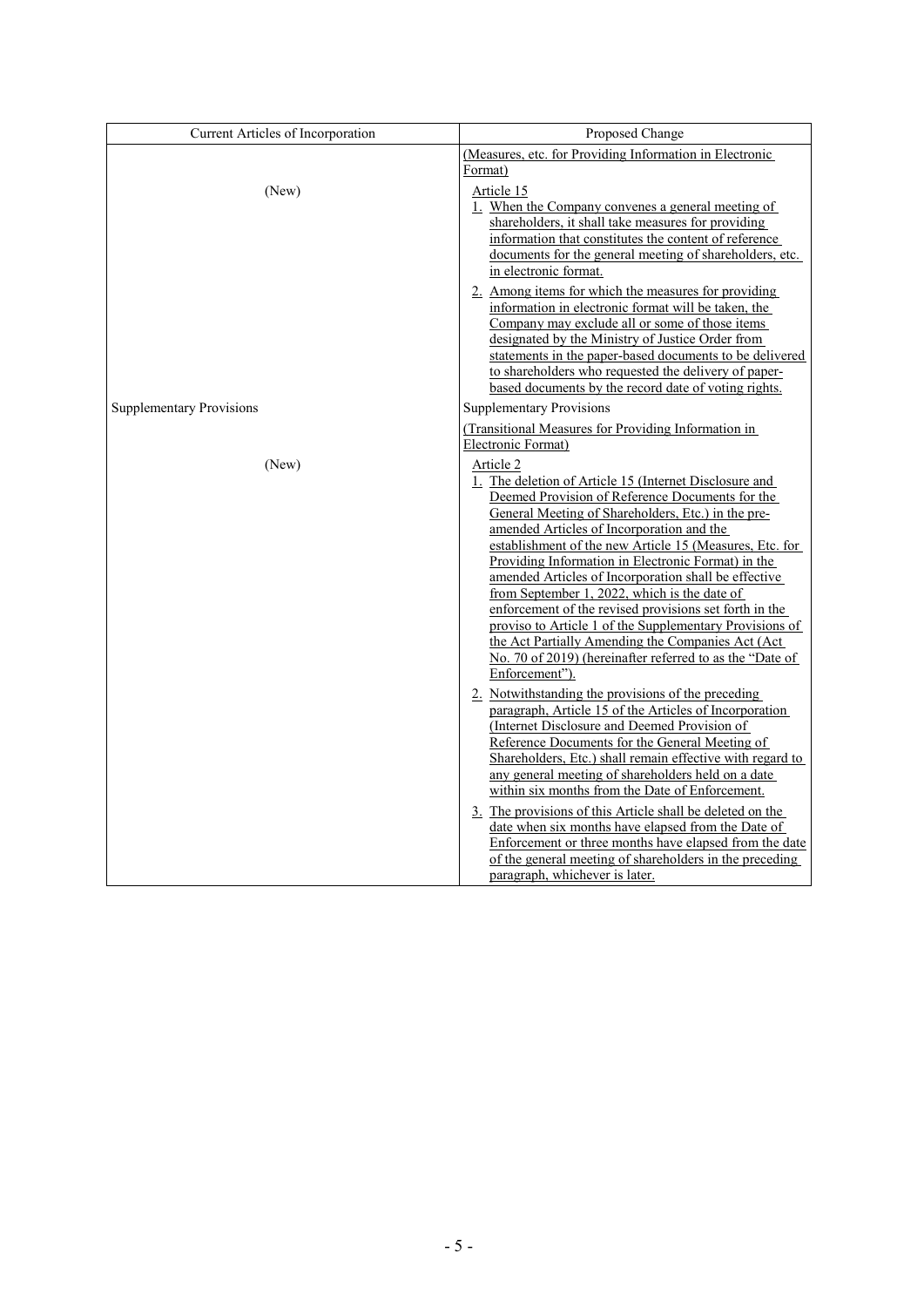**Proposal 3:** Election of seven (7) Directors (excluding Directors who are Audit and Supervisory Committee Members)

> The terms of office of all six (6) Directors (excluding Directors who are Audit and Supervisory Committee Members; hereinafter the same shall apply in this proposal) will expire at the conclusion of this Meeting.

The Company proposes to increase the number of Directors by one (1) in order to strengthen the management structure, and therefore requests the election of seven (7) Directors.

Selection of candidates for Director has undergone deliberations by our voluntary Nomination and Compensation Committee, of which a majority of members are independent Outside Directors.

In addition, in relation to this proposal, the Audit and Supervisory Committee of the Company has determined that all of the candidates for Director are suitable for these roles.

The candidates for Director are as follows:

| No. | Name<br>(Date of birth)                       |                                                                                                                                                                                            | Career summary, position and responsibilities, and<br>significant concurrent positions outside the Company                                                                                                                                                                                                                                                                                                                                                                                                                                                                                                                                                                                                                                                                                                                                                                                  |                        |  |
|-----|-----------------------------------------------|--------------------------------------------------------------------------------------------------------------------------------------------------------------------------------------------|---------------------------------------------------------------------------------------------------------------------------------------------------------------------------------------------------------------------------------------------------------------------------------------------------------------------------------------------------------------------------------------------------------------------------------------------------------------------------------------------------------------------------------------------------------------------------------------------------------------------------------------------------------------------------------------------------------------------------------------------------------------------------------------------------------------------------------------------------------------------------------------------|------------------------|--|
| 1   | Kaoru Itoh<br>(April 9, 1953)<br>[Reelection] | April 1976<br>April 2005<br>March 2008<br>June 2012<br>June 2013<br>June 2015<br>April 2018<br>April 2020<br>April 2022<br>Company's management.<br>during the fiscal year<br>18/18 (100%) | Joined The Industrial Bank of Japan,<br>Limited<br>Managing Executive Officer of Mizuho<br>Bank, Ltd.<br>President and CEO of Mizuho Research<br>Institute Ltd.<br>Managing Director of the Company<br>Senior Managing Director, Chairman of<br>the Corporate Strategy Committee of<br>the Company<br>Representative Director, President<br>(COO) of the Company<br>Representative Director, President<br>(CEO & COO) of the Company<br>Chairman (CEO) of the Company<br>Representative Director, Chairman of<br>the Company (present position)<br><b>Reasons for nomination as candidate for Director</b><br>As CEO and COO, Kaoru Itoh has successfully led the<br>Company's operations. We have nominated him again<br>for the post of Director, believing his wide-ranging<br>experience and competence to be invaluable to the<br><b>Attendance at the Board of Directors Meetings</b> | shares owned<br>23,800 |  |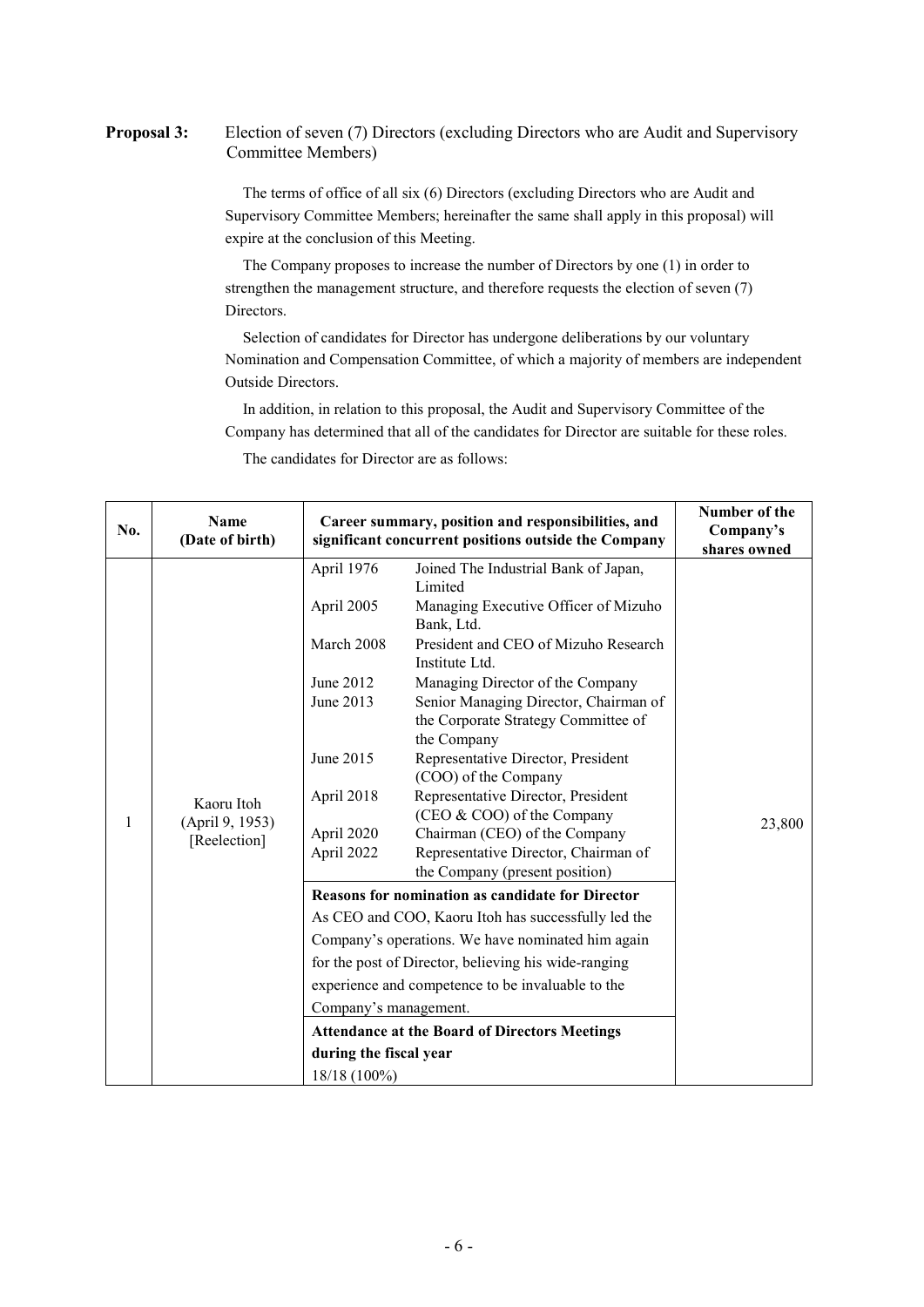| No.            | <b>Name</b><br>(Date of birth) | Career summary, position and responsibilities, and<br>significant concurrent positions outside the Company | Number of the<br>Company's<br>shares owned                    |        |
|----------------|--------------------------------|------------------------------------------------------------------------------------------------------------|---------------------------------------------------------------|--------|
|                |                                | March 1986                                                                                                 | Joined the Company                                            |        |
|                |                                | February                                                                                                   | General Manager of Nagoya Sales                               |        |
|                |                                | 2004                                                                                                       | Division of the Company                                       |        |
|                |                                | June 2010                                                                                                  | Director, Chairman of Overseas                                |        |
|                |                                |                                                                                                            | Committee of the Company                                      |        |
|                |                                | May 2013                                                                                                   | Director of the Company                                       |        |
|                |                                | June 2015                                                                                                  | Managing Director of the Company                              |        |
|                |                                | May 2016                                                                                                   | Director, Managing Executive Officer<br>of the Company        |        |
|                |                                | April 2019                                                                                                 | Director, Senior Managing Executive<br>Officer of the Company |        |
|                |                                | June 2019                                                                                                  | Representative Director, Senior                               |        |
|                |                                |                                                                                                            | Managing Executive Officer of the                             |        |
|                |                                |                                                                                                            | Company                                                       |        |
|                |                                | April 2020                                                                                                 | Representative Director, President                            |        |
|                |                                |                                                                                                            | (COO) of the Company                                          |        |
|                |                                | April 2022                                                                                                 | Representative Director, President                            |        |
|                | Yasunori Maekawa               |                                                                                                            | (CEO & COO) of the Company                                    |        |
| $\overline{2}$ | (February 27, 1958)            |                                                                                                            | (present position)                                            | 18,200 |
|                | [Reelection]                   | <b>Reasons for nomination as candidate for Director</b>                                                    |                                                               |        |
|                |                                |                                                                                                            | During his long years of service in the Company,              |        |
|                |                                |                                                                                                            | Yasunori Maekawa has engaged in overseas sales,               |        |
|                |                                |                                                                                                            | domestic sales and overseas business and contributed to       |        |
|                |                                |                                                                                                            | the global expansion of the Group. Since becoming             |        |
|                |                                |                                                                                                            | COO in 2020 and CEO in 2022, he has steadily been             |        |
|                |                                |                                                                                                            | working on management issues including the                    |        |
|                |                                |                                                                                                            | formulation and execution of a new medium-term                |        |
|                |                                |                                                                                                            | management plan. We have nominated him again for the          |        |
|                |                                |                                                                                                            | post of Director, believing his wide-ranging experience       |        |
|                |                                |                                                                                                            | and competence to be invaluable to the Company's              |        |
|                |                                |                                                                                                            |                                                               |        |
|                |                                | management.                                                                                                |                                                               |        |
|                |                                |                                                                                                            | <b>Attendance at the Board of Directors Meetings</b>          |        |
|                |                                | during the fiscal year                                                                                     |                                                               |        |
|                |                                | 18/18 (100%)                                                                                               |                                                               |        |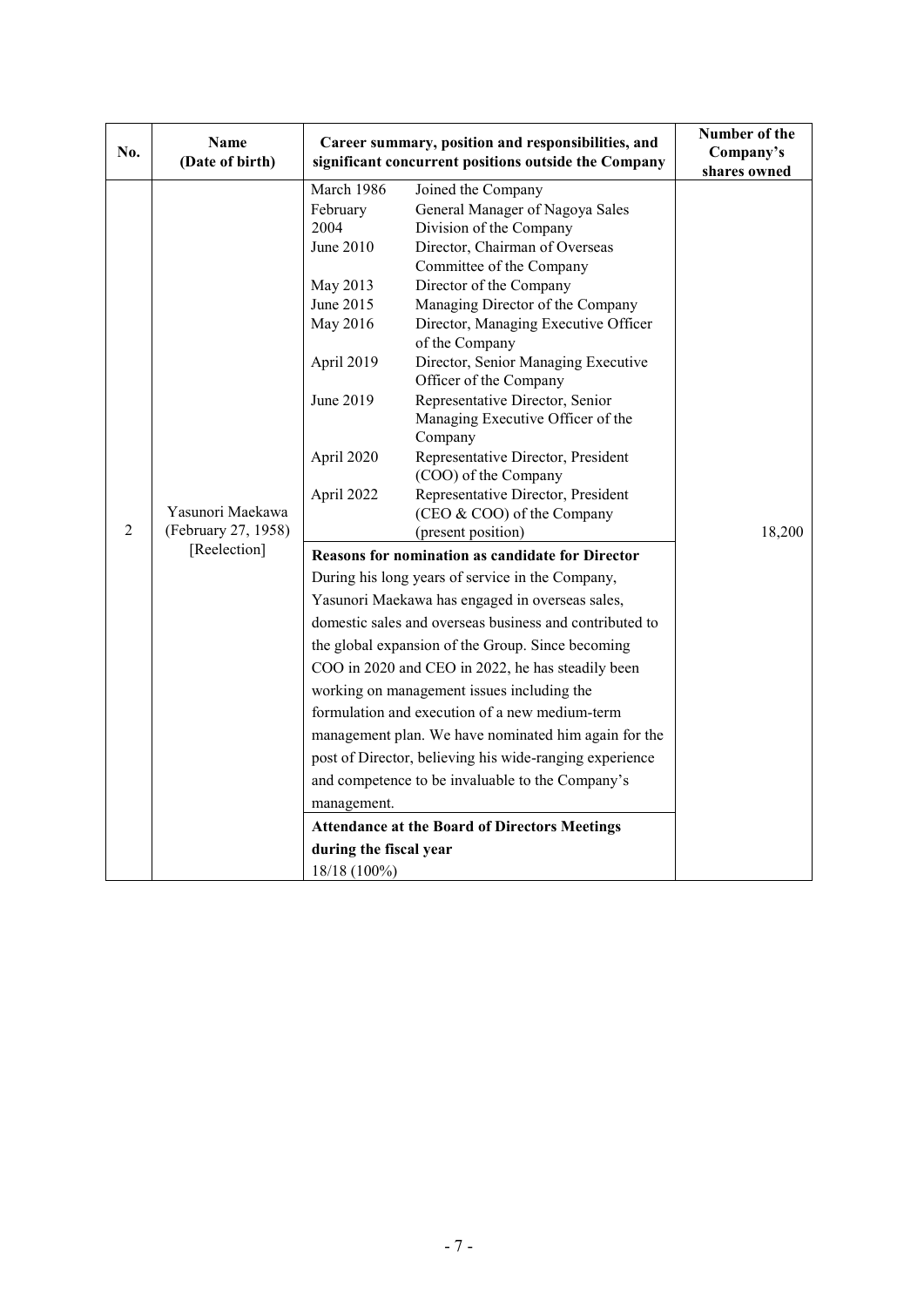| No. | Name<br>(Date of birth)                               |                                                         | Career summary, position and responsibilities, and<br>significant concurrent positions outside the Company |  |  |
|-----|-------------------------------------------------------|---------------------------------------------------------|------------------------------------------------------------------------------------------------------------|--|--|
|     |                                                       | April 1983<br>October 2014                              | Joined the Company<br>General Manager of Quality Assurance<br>Division of the Company                      |  |  |
|     | Kouei Watanabe<br>(November 19, 1958)<br>[Reelection] | April 2017                                              | Executive Officer, General Manager of<br>Piston Ring Division $# 2$ of the<br>Company                      |  |  |
|     |                                                       | April 2020                                              | Managing Executive Officer, General<br>Manager of the Technology<br>Management Division of the Company     |  |  |
|     |                                                       | April 2021                                              | Managing Executive Officer, General<br>Manager of Technology Management<br>Head Office of the Company      |  |  |
|     |                                                       | June 2021                                               | Director, Managing Executive Officer<br>& CTO of the Company (present<br>position)                         |  |  |
| 3   |                                                       | <b>Reasons for nomination as candidate for Director</b> | 9,100                                                                                                      |  |  |
|     |                                                       | During his long years of service in the Company, Kouei  |                                                                                                            |  |  |
|     |                                                       | Watanabe has led manufacturing operations, quality      |                                                                                                            |  |  |
|     |                                                       | assurance operations and technical management           |                                                                                                            |  |  |
|     |                                                       |                                                         | operations for piston rings, one of the Company's key                                                      |  |  |
|     |                                                       |                                                         | products, which has helped the Company increase                                                            |  |  |
|     |                                                       |                                                         | profitability. We have nominated him again for the post                                                    |  |  |
|     |                                                       |                                                         | of Director, believing his wide-ranging experience and                                                     |  |  |
|     |                                                       | competence to be invaluable to the Company's            |                                                                                                            |  |  |
|     |                                                       | management.                                             |                                                                                                            |  |  |
|     |                                                       |                                                         | <b>Attendance at the Board of Directors Meetings</b>                                                       |  |  |
|     |                                                       | during the fiscal year                                  |                                                                                                            |  |  |
|     |                                                       | 14/14 (100%)                                            |                                                                                                            |  |  |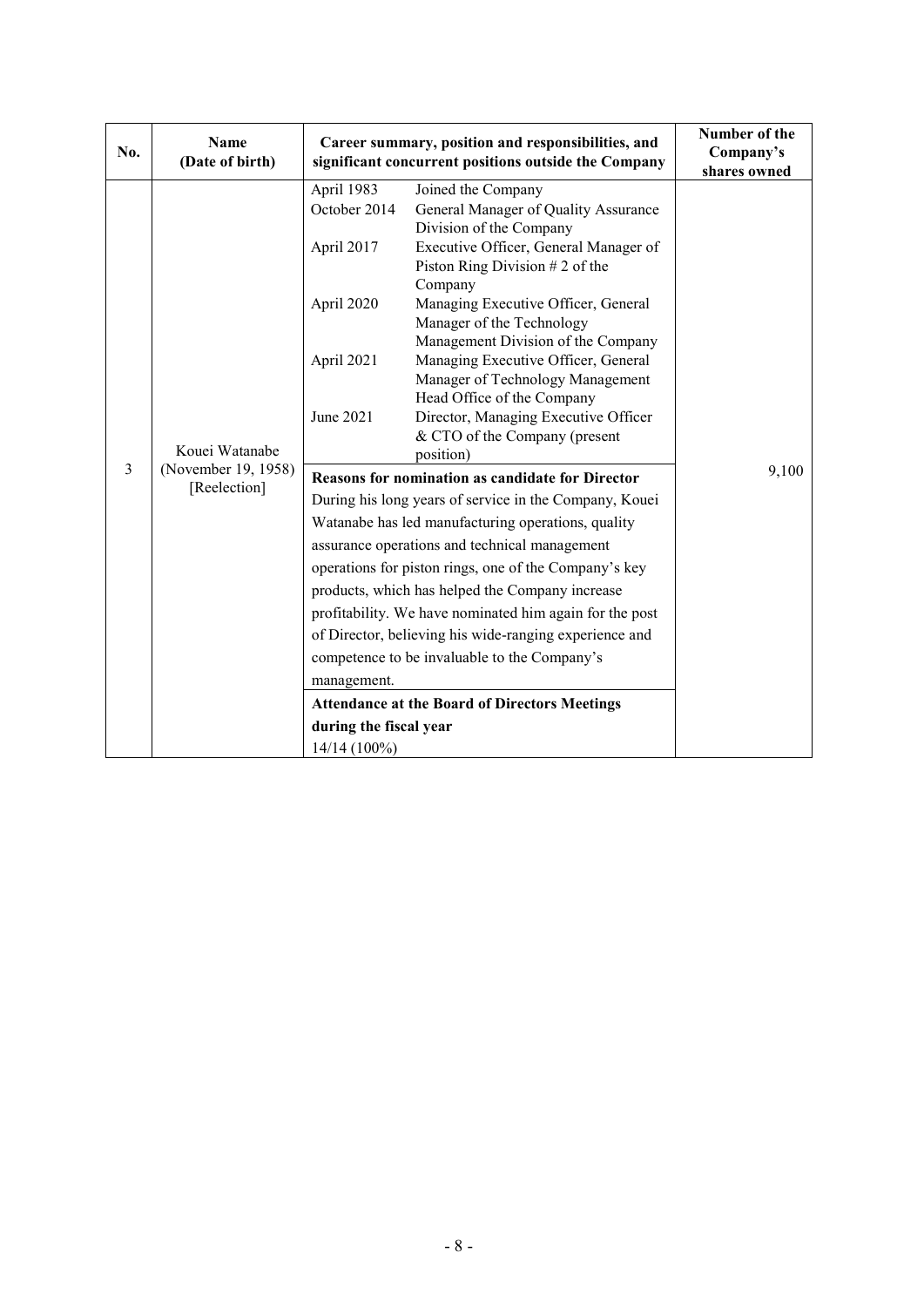| No.            | Name<br>(Date of birth)                               |                                                                                                                                                          | Career summary, position and responsibilities, and<br>significant concurrent positions outside the Company                                                                                                                                                                                                                                                                                                                                                                                                                                                                                                                                                                                                                                                                                                                                                                                                                                                                                                                                                                                                                                        | Number of the<br>Company's<br>shares owned |
|----------------|-------------------------------------------------------|----------------------------------------------------------------------------------------------------------------------------------------------------------|---------------------------------------------------------------------------------------------------------------------------------------------------------------------------------------------------------------------------------------------------------------------------------------------------------------------------------------------------------------------------------------------------------------------------------------------------------------------------------------------------------------------------------------------------------------------------------------------------------------------------------------------------------------------------------------------------------------------------------------------------------------------------------------------------------------------------------------------------------------------------------------------------------------------------------------------------------------------------------------------------------------------------------------------------------------------------------------------------------------------------------------------------|--------------------------------------------|
| $\overline{4}$ | Takashi Ohashi<br>(September 7, 1958)<br>[Reelection] | November<br>1989<br><b>June 2008</b><br>November<br>2011<br>November<br>2017<br>April 2018<br><b>June 2018</b><br>April 2020<br>June 2021<br>management. | Joined the Company<br>General Manager of Business Process<br>Reengineering Division of the<br>Company<br>General Manager of Production<br>Management Division of the Company<br>General Manager of Information<br>Systems Division of the Company<br>Executive Officer, General Manager of<br>Information Systems Division of the<br>Company<br>Executive Officer, General Manager of<br>Ring Production Engineering Division<br>of the Company<br>Managing Executive Officer of the<br>Company<br>Director, Managing Executive Officer<br>of the Company (present position)<br><b>Reasons for nomination as candidate for Director</b><br>During his long years of service in the Company,<br>Takashi Ohashi has led production management,<br>information systems and production technology<br>operations, which has contributed to the reinforcement<br>of management systems, as the base for improvement of<br>our profitability. We have nominated him again for the<br>post of Director, believing his wide-ranging experience<br>and competence to be invaluable to the Company's<br><b>Attendance at the Board of Directors Meetings</b> | 10,800                                     |
|                |                                                       | during the fiscal year<br>14/14 (100%)                                                                                                                   |                                                                                                                                                                                                                                                                                                                                                                                                                                                                                                                                                                                                                                                                                                                                                                                                                                                                                                                                                                                                                                                                                                                                                   |                                            |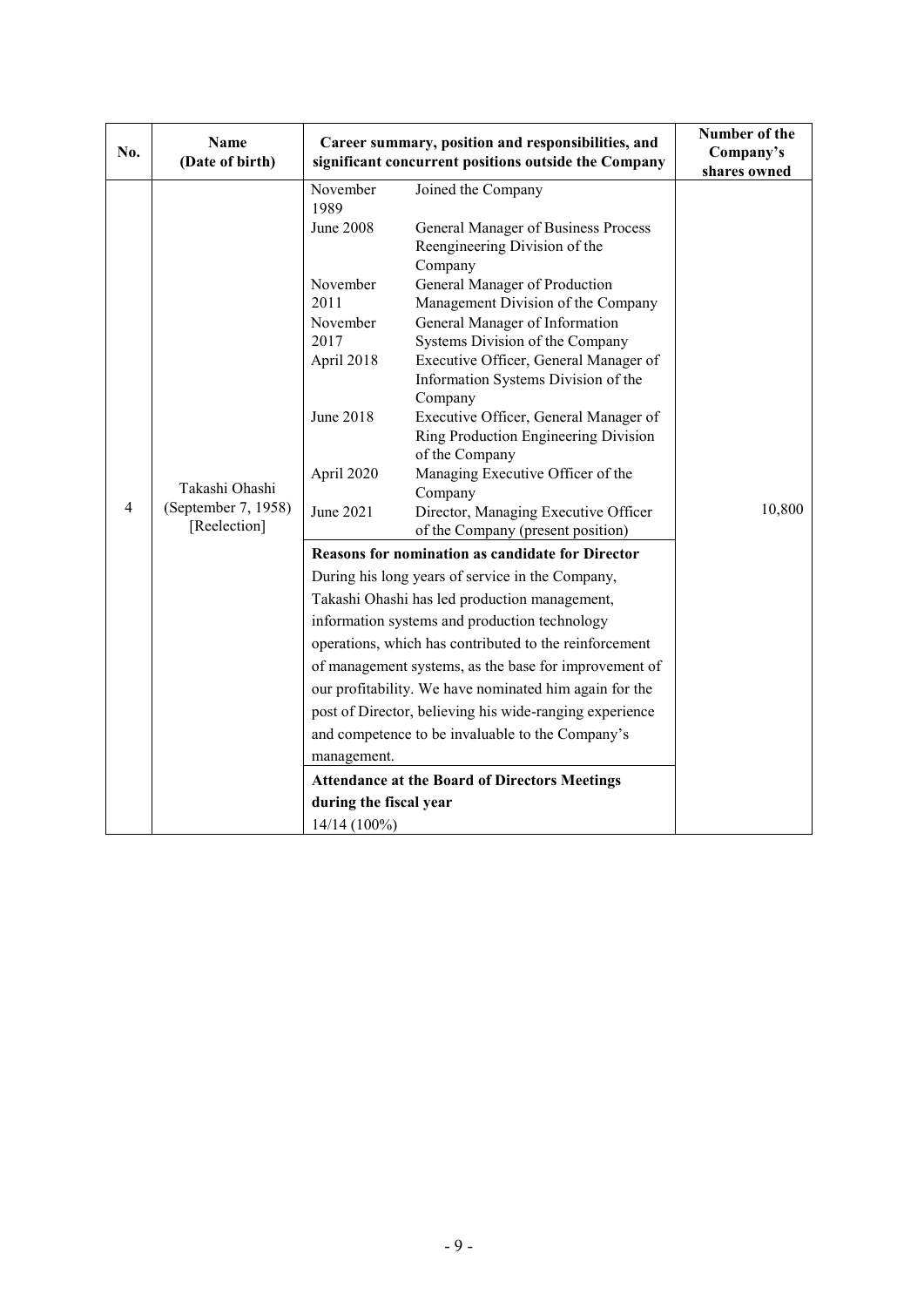| No. | Name<br>(Date of birth)                                  | Career summary, position and responsibilities, and<br>significant concurrent positions outside the Company | Number of the<br>Company's<br>shares owned                                  |       |
|-----|----------------------------------------------------------|------------------------------------------------------------------------------------------------------------|-----------------------------------------------------------------------------|-------|
|     |                                                          | April 1985                                                                                                 | Joined the Company                                                          |       |
|     |                                                          | June 2011                                                                                                  | General Manager of Corporate Planning<br>Division of the Company            |       |
|     |                                                          | May 2016                                                                                                   | Executive Officer, General Manager of<br>Corporate Planning Division of the |       |
|     |                                                          |                                                                                                            | Company                                                                     |       |
|     |                                                          | June 2020                                                                                                  | Executive Officer of the Company,                                           |       |
|     |                                                          |                                                                                                            | President of Riken Mexico, S.A. DE<br>C.V.                                  |       |
|     | Hidehiro Sakaba<br>(November 22, 1962)<br>[New election] | April 2022                                                                                                 | Managing Executive Officer of the                                           |       |
|     |                                                          |                                                                                                            | Company, President of Riken Mexico,                                         |       |
|     |                                                          |                                                                                                            | S.A. DE C.V.                                                                |       |
|     |                                                          | May 2022                                                                                                   | Managing Executive Officer, General                                         |       |
|     |                                                          |                                                                                                            | Manager of Corporate Management                                             |       |
| 5   |                                                          |                                                                                                            | Head Office (present position)                                              | 5,100 |
|     |                                                          | <b>Reasons for nomination as candidate for Director</b>                                                    |                                                                             |       |
|     |                                                          | During his long years of service in the Company,                                                           |                                                                             |       |
|     |                                                          | Hidehiro Sakaba has led corporate management in such                                                       |                                                                             |       |
|     |                                                          |                                                                                                            | areas as corporate planning and accounting and finance,                     |       |
|     |                                                          | and the formulation and promotion of management                                                            |                                                                             |       |
|     |                                                          |                                                                                                            | plans, including external alliances, in addition to which,                  |       |
|     |                                                          |                                                                                                            | as the president of the Company's main overseas                             |       |
|     |                                                          |                                                                                                            | manufacturing subsidiary since 2020, he has contributed                     |       |
|     |                                                          |                                                                                                            | to enhancing the corporate value of the Company. We                         |       |
|     |                                                          |                                                                                                            | have nominated him for the post of Director, believing                      |       |
|     |                                                          |                                                                                                            | his wide-ranging experience and competence to be                            |       |
|     |                                                          |                                                                                                            | invaluable to the Company's management.                                     |       |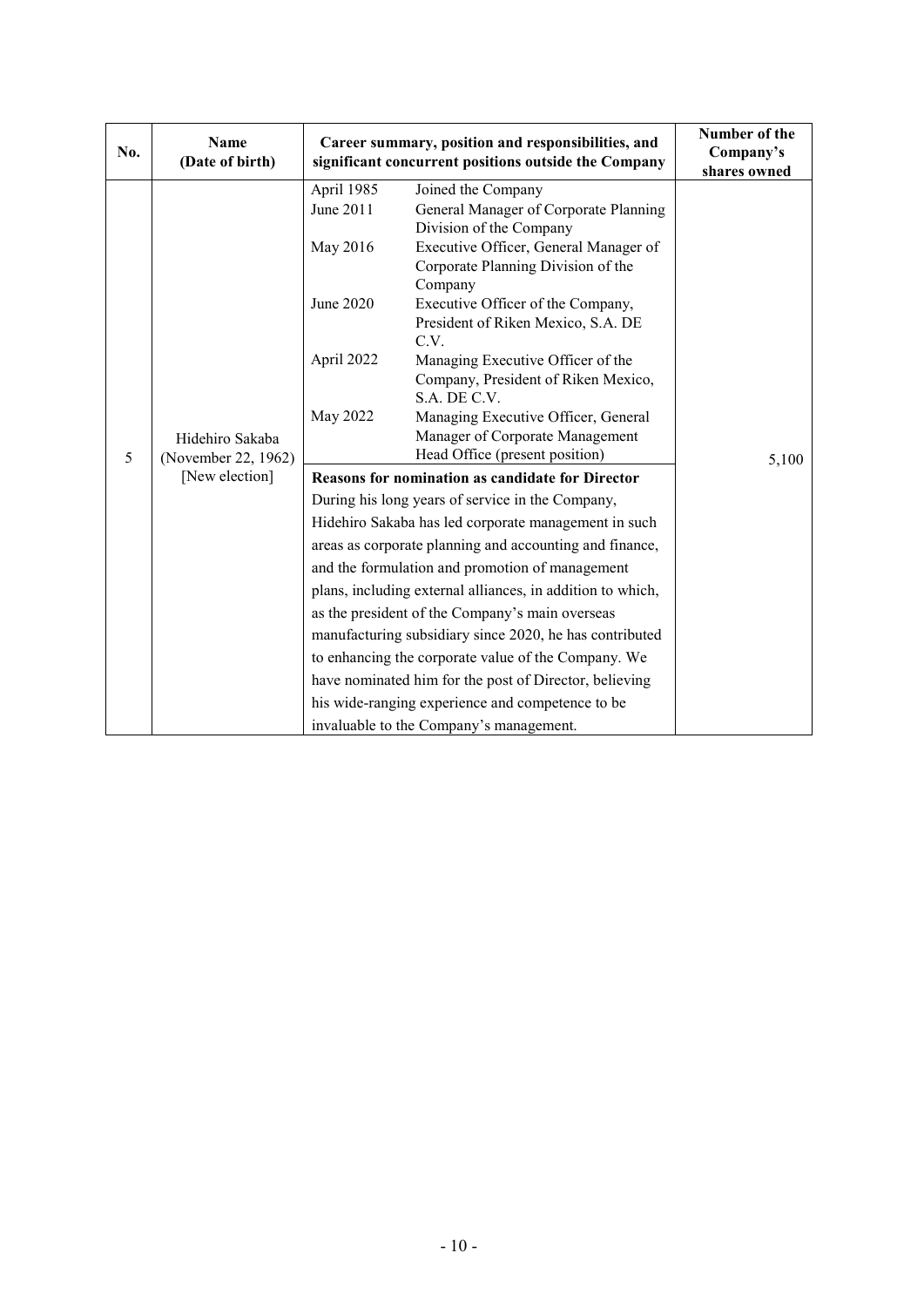| No. | <b>Name</b><br>(Date of birth) |                                                         | Career summary, position and responsibilities, and<br>significant concurrent positions outside the Company | Number of the<br>Company's<br>shares owned |
|-----|--------------------------------|---------------------------------------------------------|------------------------------------------------------------------------------------------------------------|--------------------------------------------|
|     |                                | April 1973                                              | Joined Bank of Japan                                                                                       |                                            |
|     |                                | May 1999                                                | Director-General of International                                                                          |                                            |
|     |                                |                                                         | Department of Bank of Japan                                                                                |                                            |
|     |                                | June 2002                                               | Executive Director of Bank of Japan                                                                        |                                            |
|     |                                | June 2006                                               | Director, Vice President of Toyota                                                                         |                                            |
|     |                                |                                                         | Financial Services Corporation                                                                             |                                            |
|     |                                | May 2015                                                | Director, Representative Statutory                                                                         |                                            |
|     |                                |                                                         | Executive Officer of MetLife, Inc.                                                                         |                                            |
|     |                                | June 2015                                               | Outside Director of the Company                                                                            |                                            |
|     |                                |                                                         | (present position)                                                                                         |                                            |
|     |                                | June 2016                                               | Outside Director of NTT DATA                                                                               |                                            |
|     |                                |                                                         | Corporation (present position)                                                                             |                                            |
|     |                                | September                                               | Director, Vice Chairman of MetLife,                                                                        |                                            |
|     |                                | 2017                                                    | Inc. (present position)                                                                                    |                                            |
|     |                                | October 2017                                            | Chairperson of the Board of Governors                                                                      |                                            |
|     | Eiji Hirano                    |                                                         | of Government Pension Investment                                                                           |                                            |
|     |                                | June 2022                                               | Fund                                                                                                       |                                            |
|     |                                |                                                         | External Director, Ichiyoshi Securities<br>Co., Ltd. (scheduled to assume the                              |                                            |
|     |                                |                                                         | position)                                                                                                  |                                            |
|     | (September 15,<br>1950)        |                                                         | Reasons for nomination as candidate for Outside                                                            |                                            |
| 6   | [Reelection]                   | Director and outline of expected role                   |                                                                                                            | $\theta$                                   |
|     | [Outside]                      | Eiji Hirano held a top post in the Bank of Japan and    |                                                                                                            |                                            |
|     | [Independent]                  | subsequently held executive posts in a number of        |                                                                                                            |                                            |
|     |                                | companies. We have nominated him again for the post of  |                                                                                                            |                                            |
|     |                                | Outside Director because we expect that the Company's   |                                                                                                            |                                            |
|     |                                | management will benefit from his in-depth expertise and |                                                                                                            |                                            |
|     |                                |                                                         | global and extensive experience. In addition, if he is                                                     |                                            |
|     |                                |                                                         | reelected, the Company would like him to continue to be                                                    |                                            |
|     |                                | a member of the voluntary Nomination and                |                                                                                                            |                                            |
|     |                                |                                                         | Compensation Committee of the Company, and be                                                              |                                            |
|     |                                |                                                         | involved in selection of candidates for officer of the                                                     |                                            |
|     |                                |                                                         | Company and decisions on compensation for officers,                                                        |                                            |
|     |                                |                                                         | etc., from an objective and neutral standpoint. He will                                                    |                                            |
|     |                                |                                                         | have served as Outside Director for seven (7) years at                                                     |                                            |
|     |                                |                                                         | the conclusion of this General Meeting of Shareholders.                                                    |                                            |
|     |                                |                                                         | <b>Attendance at the Board of Directors Meetings</b>                                                       |                                            |
|     |                                | during the fiscal year                                  |                                                                                                            |                                            |
|     |                                | 17/18 (94.4%)                                           |                                                                                                            |                                            |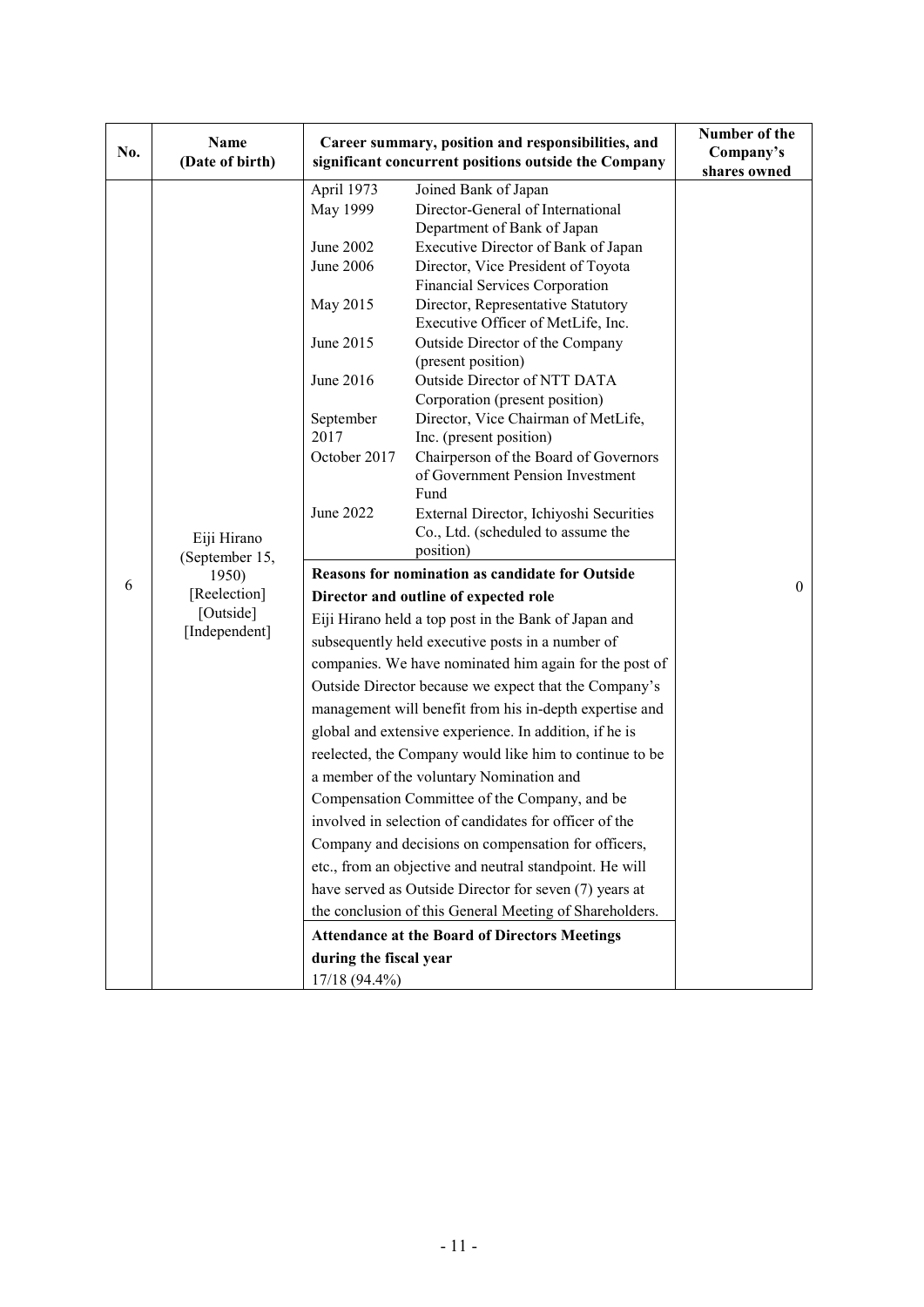| No. | Name<br>(Date of birth)                                        |                                                                                                             | Career summary, position and responsibilities, and<br>significant concurrent positions outside the Company                                                                                                                                                                                                                                                                                                                                                                                                                                                                                                                                                                                                                                                                                                                                                                                                                     | Number of the<br>Company's   |
|-----|----------------------------------------------------------------|-------------------------------------------------------------------------------------------------------------|--------------------------------------------------------------------------------------------------------------------------------------------------------------------------------------------------------------------------------------------------------------------------------------------------------------------------------------------------------------------------------------------------------------------------------------------------------------------------------------------------------------------------------------------------------------------------------------------------------------------------------------------------------------------------------------------------------------------------------------------------------------------------------------------------------------------------------------------------------------------------------------------------------------------------------|------------------------------|
| 7   | Koji Tanabe<br>(February 1, 1952)<br>[Reelection]<br>[Outside] | April 1975<br><b>July 2002</b><br>April 2005<br>February<br>2012<br>April 2017<br>June 2019<br>January 2021 | Joined the Ministry of International<br>Trade and Industry (currently the<br>Ministry of Economy, Trade and<br>Industry)<br>Director-General of Research and<br>Statistics Department of the Ministry of<br>Economy, Trade and Industry<br>Professor of Graduate School of<br>Innovation Management of Tokyo<br>Institute of Technology<br>Director of the Japan Asia Group<br>Limited<br>Professor Emeritus of Tokyo Institute of<br>Technology (present position)<br>Specially-Appointed Professor of<br>School of Environment and Society of<br>Tokyo Institute of Technology<br>Outside Director of the Company<br>(present position)<br>Director of Intron Space Inc. (present<br>position)<br>Reasons for nomination as candidate for Outside<br>Director and outline of expected role                                                                                                                                   | shares owned<br>$\mathbf{0}$ |
|     | [Independent]                                                  | during the fiscal year<br>18/18 (100%)                                                                      | Koji Tanabe worked as a professor at the Tokyo Institute<br>of Technology after serving at the Ministry of Economy,<br>Trade and Industry for many years. We have nominated<br>him again for the post of Outside Director because we<br>expect that the Company's management will benefit<br>from in-depth expertise and extensive experience<br>particularly in innovation management. In addition, if he<br>is reelected, the Company would like him to continue to<br>be a member of the voluntary Nomination and<br>Compensation Committee of the Company, and be<br>involved in selection of candidates for officer of the<br>Company and decisions on compensation for officers,<br>etc., from an objective and neutral standpoint. He will<br>have served as Outside Director for three (3) years at the<br>conclusion of this General Meeting of Shareholders.<br><b>Attendance at the Board of Directors Meetings</b> |                              |

## (Notes)

- 1. There is no special interest between each of the candidates and the Company.
- 2. Eiji Hirano and Koji Tanabe are candidates for Outside Director. In addition, both satisfy the requirements under "Standards for Judgment of Independence of Outside Directors" (page 14) provided by the Company.
- 3. The Company has designated Eiji Hirano and Koji Tanabe as independent officers according to the rules of the Tokyo Stock Exchange, Inc., and has registered them with the said exchange. If they are reelected, they will continue to be registered as independent officers.
- 4. In accordance with Article 427 (1) of the Companies Act, the Company has entered into agreements with Eiji Hirano and Koji Tanabe regarding liability for damages under Article 423 (1) of the Companies Act to the Company, limiting their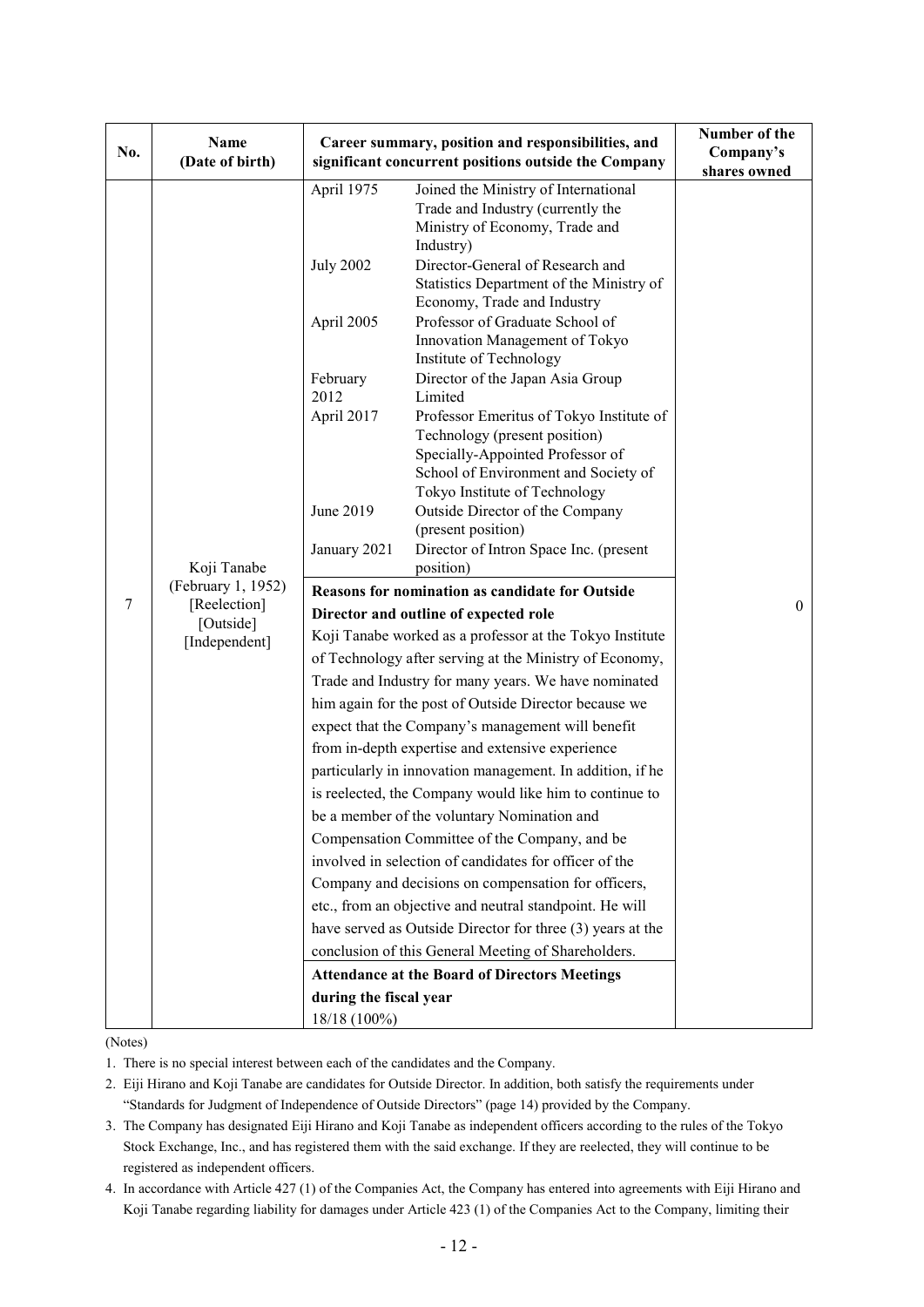liability to the extent stipulated in legislation. The Company intends to continue these agreements if their reelection is approved.

5. The Company has concluded a liability insurance contract for officers, etc. (D&O Insurance Contract) under Article 430-3 (1) of the Companies Act with an insurance company, with all the Directors including Directors who are Audit and Supervisory Committee Members as the insured. Under the insurance contract, damages or legal costs, etc. that may be incurred by the insured due to claims for damages being filed arising due to acts (including omissions) committed by the insured based on the status of company officer, etc. will be covered. However, there are certain exclusion reasons, such as damages arising from an act upon recognition of the illegality of the act not being covered. Insurance premiums for the insurance contract are covered by the Company, based on approval by the Board of Directors and the consent of the Outside Directors.

If election of candidates for Director is approved, they will be included in the insured under the insurance contract. The Company plans to renew the insurance contract with the same terms at the next renewal in February 2023.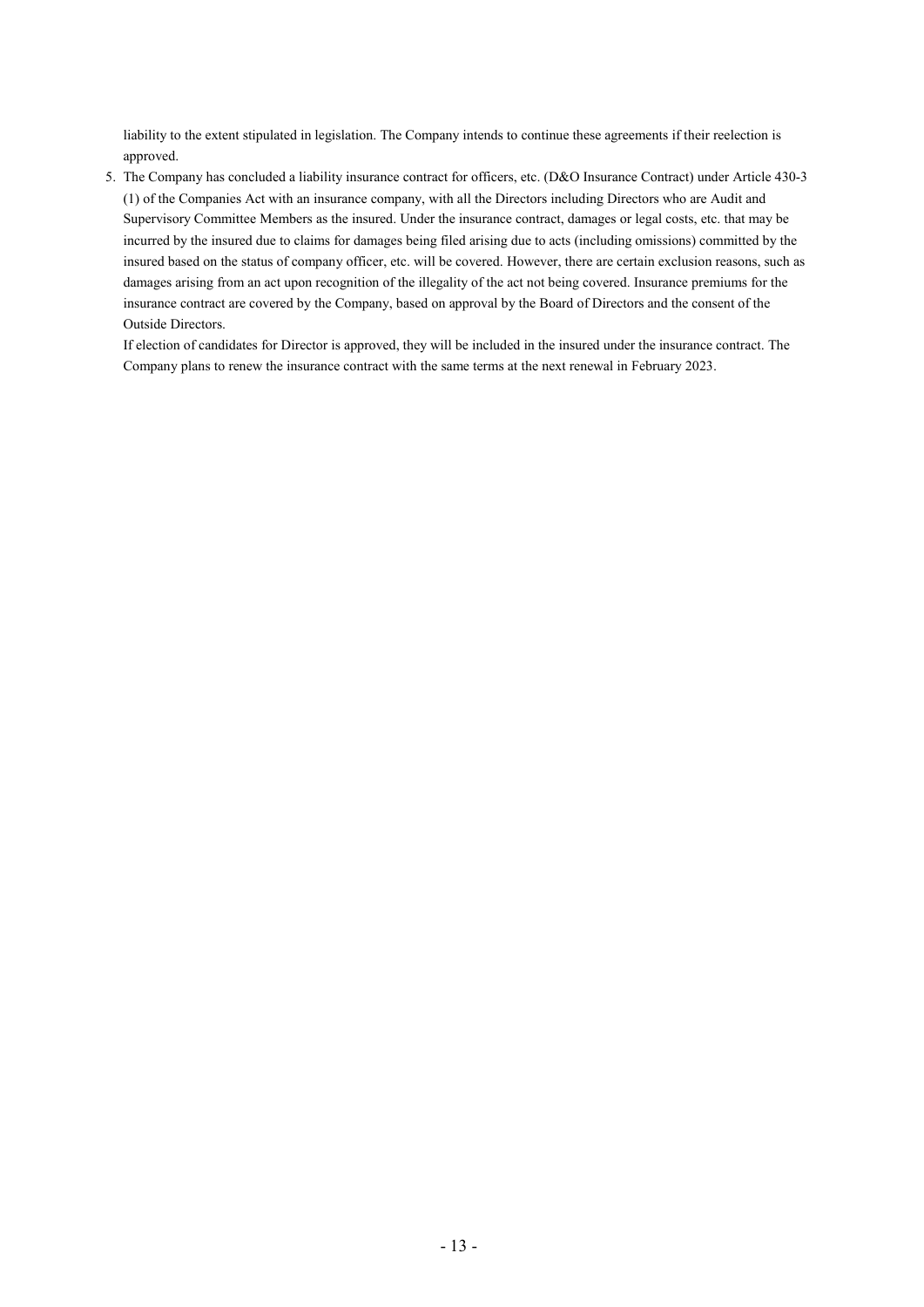# **(Reference) Standards for Judgment of Independence of Outside Directors**

The Company will elect persons who are judged not to fall under any of the following items as independent Outside Director, in order to ensure objectiveness and transparency of management.

- 1. Business executors of the Group (executive directors, executive officers, operating officers, and other equivalent persons and employees; the same shall apply hereinafter), or persons who used to be business executors of the Group in the past ten (10) years
- 2. The Company's current major shareholders (shareholders who hold 10% or greater on a voting rights basis in their own name or in the name of others at the end of the most recent fiscal year of the Company) or their business executors
- 3. Major business partners of the Group that fall under any of the following items or business executors thereof
	- (i) Business partners to whom the Group provides products, etc., who have paid the Company 2% or greater of the Company's annual consolidated sales in the most recent fiscal year.
	- (ii) Business partners who provide products, etc. to the Group and have received payment of 2% or greater of the annual consolidated sales of those parties in the most recent fiscal year.
- (iii) Financial institutions from which the Group borrows funds and from which the actual borrowing balance (after offsetting deposits) exceeds 2% of the Company's consolidated total assets at the end of the most recent three (3) fiscal years of the Company.
- 4. Persons who belong to an audit firm that is an accounting auditor of the Company or its consolidated subsidiaries
- 5. Parties (if it is an organization such as a corporation or association, etc., persons who belong to the relevant organization) who provide professional services such as consultants, lawyers, certified accountants, etc. who receive a large amount of money or other property\* from the Group in addition to officer compensation.
- 6. Parties who have received a large amount of donations from the Group (meaning the case of the annual amount exceeding 10 million yen in the most recent fiscal year) (if a party is a group such as a corporation or association, etc., a business executor of the relevant group)
- 7. Business executors of companies that have appointed a business executor of the Group as their officer
- 8. Those who used to fall under any of the above 2 to 7 in the past five (5) years
- 9. Spouses or relatives within the second degree of kinship of parties that fall under any of the above 1 to 7
- 10. Persons who have been in office as outside officers of the Company for ten (10) years or longer in total
- 11. Any other persons who have a risk of conflict of interest with general shareholders and have circumstances under which they are reasonably judged to be unable to perform duties as independent outside directors.
- \* "Large amount of money or other property" is defined as follows.

If the party who provides professional services is an individual: those that exceed 10 million yen per year on average in the most recent three (3) business years

If the party who provides professional services is a group: those that exceed 2% of consolidated sales or annual total income of the relevant group on average in the most recent three (3) business years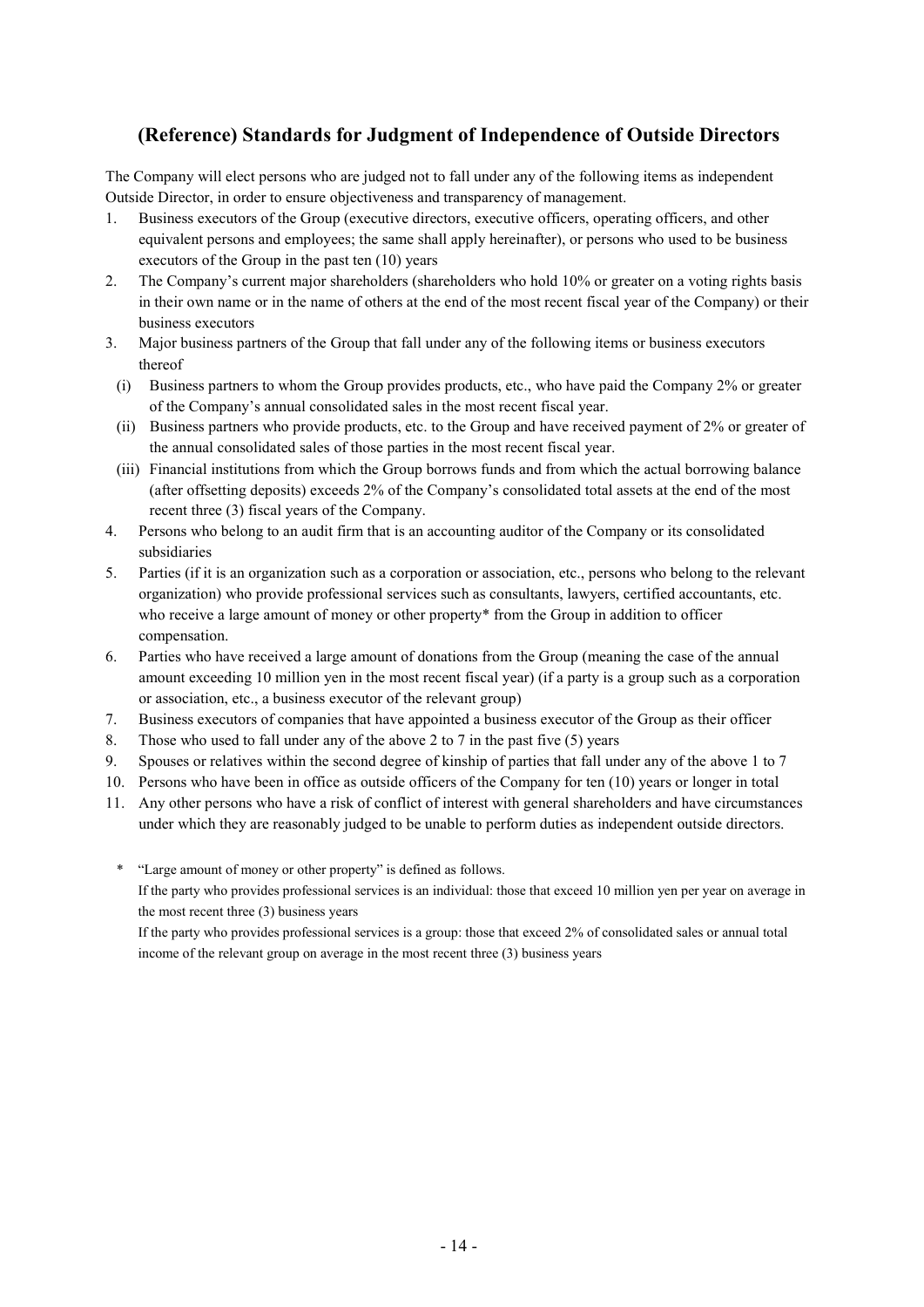# **(Reference) List of Officers After the Conclusion of this Meeting**

If Proposal 3 "Election of seven (7) Directors (excluding Directors who are Audit and Supervisory Committee Members)" is approved and adopted in its original form, officers of the Company after the conclusion of this Meeting will be as follows.

| Position in the<br>Company                                        | Name             | Responsibilities and significant concurrent<br>positions outside the Company                                                                                                                                                                                                          |
|-------------------------------------------------------------------|------------------|---------------------------------------------------------------------------------------------------------------------------------------------------------------------------------------------------------------------------------------------------------------------------------------|
| Representative Director,<br>Chairman                              | Kaoru Itoh       | Chairman of the Board of Directors                                                                                                                                                                                                                                                    |
| Representative Director,<br>President                             | Yasunori Maekawa | CEO, COO, General Manager of Sales Head<br>Office, General Manager of Digital<br>Transformation (DX) Promotion Division                                                                                                                                                               |
| Director                                                          | Kouei Watanabe   | Managing Executive Officer, CTO (Chief<br>Technical Officer), General Manager of<br>Technology Management Head Office, in charge<br>of Quality Assurance, Precision Components<br>Business, Thermal Engineering Business, EMC<br>Business, and supervising Kumagaya Plant             |
| Director                                                          | Takashi Ohashi   | Managing Executive Officer, in charge of<br>Information (IT), Global Procurement,<br>Maintenance Division, Engineered Plastic<br>Products Business, Casting Components<br>Business, Marine and Industrial Business, and<br>Camshaft Business, General Manager of<br>Kashiwazaki Plant |
| Director                                                          | Hidehiro Sakaba  | Managing Executive Officer, General Manager<br>of Corporate Management Head Office                                                                                                                                                                                                    |
| <b>Outside Director</b>                                           | Eiji Hirano      | Director, Vice Chairman of MetLife, Inc.<br>Outside Director of NTT DATA Corporation<br>External Director, Ichiyoshi Securities Co., Ltd.                                                                                                                                             |
| <b>Outside Director</b>                                           | Koji Tanabe      | Professor Emeritus of Tokyo Institute of<br>Technology<br>Director of Intron Space Inc.                                                                                                                                                                                               |
| Director (Full-Time<br>Audit and Supervisory<br>Committee Member) | Akira Kunimoto   |                                                                                                                                                                                                                                                                                       |
| Outside Director (Audit<br>and Supervisory<br>Committee Member)   | Shuji Iwamura    | <b>Outside Auditor of CANON ELECTRONICS</b><br>INC.<br>Outside Corporate Auditor of The Hokkaido<br>Bank, Ltd.<br>Outside Director of Hayashikane Sangyo Co.,<br>Ltd.<br>Attorney at T&K Partners                                                                                     |
| Outside Director (Audit<br>and Supervisory<br>Committee Member)   | Osamu Honda      | Outside Auditor of Kurimoto Ltd.                                                                                                                                                                                                                                                      |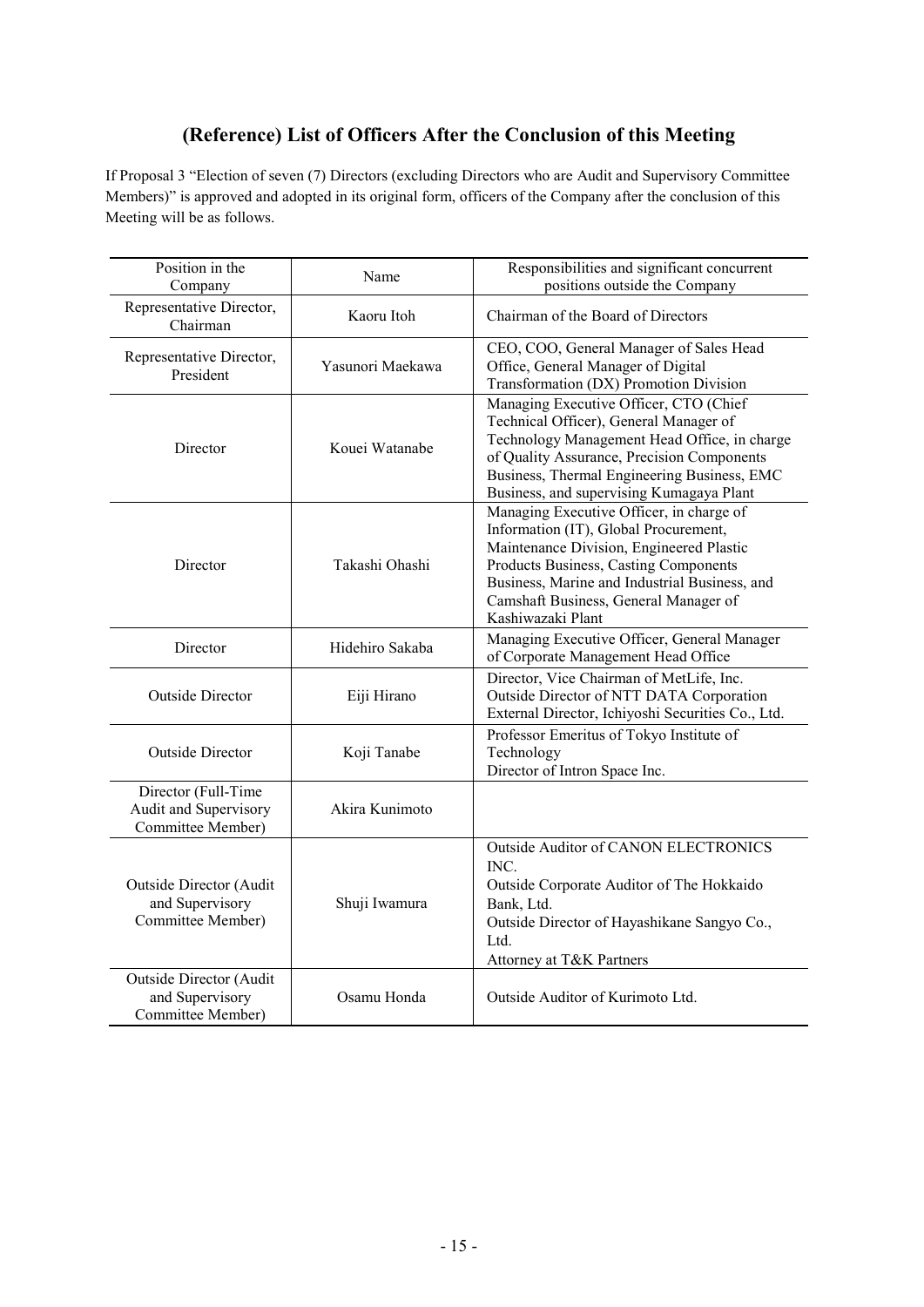|                     | Main areas in which Directors are expected to have experience |                      |                                         |                         |                     |                   |                                             |  |  |
|---------------------|---------------------------------------------------------------|----------------------|-----------------------------------------|-------------------------|---------------------|-------------------|---------------------------------------------|--|--|
| Name                | Corporate<br>management                                       | Global<br>management | Legal affairs<br>$/$ Risk<br>management | Finance /<br>Accounting | Technology /<br>R&D | Manufacturin<br>g | Marketing /<br><b>Sales</b>                 |  |  |
| Kaoru Itoh          | ∩                                                             | ()                   |                                         | $\bigcirc$              |                     |                   | $\left(\begin{array}{c} \end{array}\right)$ |  |  |
| Yasunori<br>Maekawa |                                                               |                      |                                         |                         |                     |                   |                                             |  |  |
| Kouei<br>Watanabe   |                                                               |                      |                                         |                         | ⌒                   | $\bigcap$         |                                             |  |  |
| Takashi<br>Ohashi   |                                                               |                      |                                         |                         | Ω                   | ∩                 |                                             |  |  |
| Hidehiro<br>Sakaba  | $\left( \begin{array}{c} \end{array} \right)$                 |                      |                                         | ∩                       |                     | ∩                 |                                             |  |  |
| Eiji Hirano         | ∩                                                             |                      | ∩                                       | ∩                       |                     |                   |                                             |  |  |
| Koji<br>Tanabe      |                                                               |                      |                                         |                         |                     |                   |                                             |  |  |
| Akira<br>Kunimoto   |                                                               |                      |                                         | ∩                       |                     | ∩                 |                                             |  |  |
| Shuji<br>Iwamura    |                                                               |                      | ( )                                     | ⊖                       |                     |                   |                                             |  |  |
| Osamu<br>Honda      |                                                               |                      |                                         |                         |                     |                   |                                             |  |  |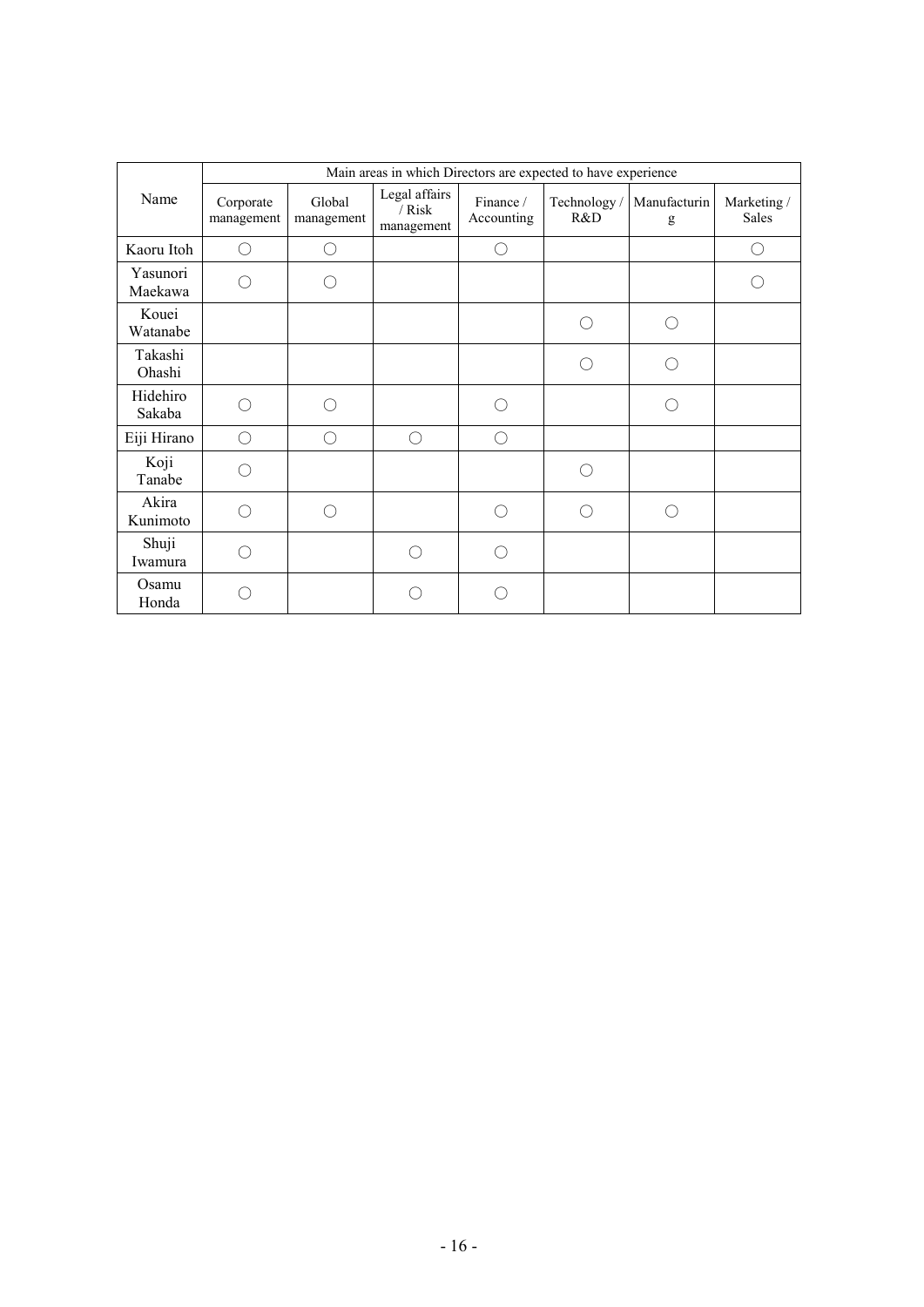## **Proposal 4:** Continuation of Measures to Respond to a Large-Scale Acquisition of Our Company's Stock

On June 28, 2007, Measures to Respond to a Large-Scale Acquisition of Our Company's Stock were adopted by our shareholders at the Company's 83rd Annual General Meeting of Shareholders and were most recently reapproved by shareholders at the 95th Annual General Meeting of Shareholders on June 21, 2019 (hereinafter the continued measures are referred to as "the Existing Plan"). The effective term of the Plan lasts until the end of the 98th Annual General Meeting of Shareholders to be held on June 24, 2022 (hereinafter referred to as "the General Meeting of Shareholders"). In light of securing and improving not only the value of the Company but also the common interests of our shareholders, we have given ongoing consideration to how to best respond to a large-scale acquisition of the Company's stock, and even discussed whether the Plan should stay in effect. We would like to inform you that our Board of Directors met on May 24, 2022, to discuss this matter, and decided that, upon approval of our shareholders at the General Meeting of Shareholders, we will continue to use the Existing Plan after changing part of it (the modified Plan is hereinafter referred to as "the Plan").

Although the basic framework of the Plan remains unchanged from the previous one, some minor changes have been made, including clarification of wording.

I. Basic Policy Regarding Who Should Oversee Decisions Regarding the Financial and Business Policies of the Company

As a publicly traded company, we believe that shareholders come to us thanks to a freedom to trade on the share market. Therefore, we believe that the final decision concerning whether or not to accept proposals regarding acquisitions accompanying the transfer of control of the Company should lie with the shareholders. We do not necessarily deny large-scale share acquisitions, especially when they can contribute to the value of the Company and the common interests of our shareholders.

However, some large-scale share acquisitions can undermine the value of the Company or the common interests of our shareholders, including those that may virtually force shareholders into selling their shares or those that do not provide the Board of Directors and shareholders of the Company with the reasonably needed amount of time and information to consider the details of the acquisition. As an exception, the Company considers any person who undertakes this kind of inappropriate large-scale acquisitions to be unfit to oversee decisions concerning the financial and business policies of the Company.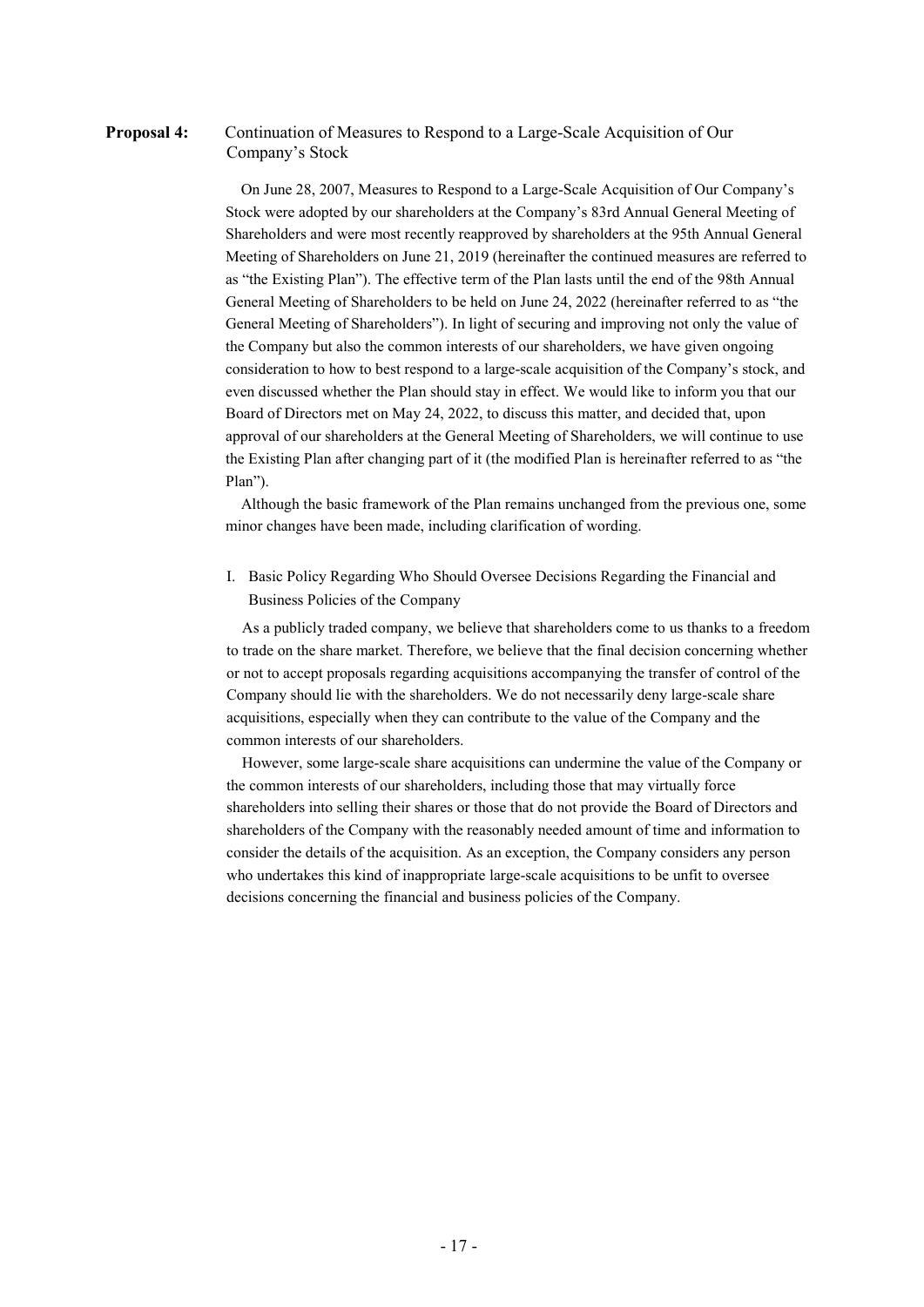II. Efforts that Contribute to the Realization of the Basic Policy for the Control of the Company

In 1927, RIKEN, formerly known as the Institute of Physical and Chemical Research, was founded to commercialize its own invention, the piston ring manufacturing method. Since then, the Company has been operating globally by providing a wide variety of products, including, of course, piston rings which are its core competency, camshafts and other internalcombustion engine parts, cast iron parts for automobiles and industrial machinery, piping materials, and products for thermal engineering and EMC businesses.

The Company has defined the Group Mission Statements outlined in the following paragraph. It also sets out the following Guiding Principles: "Be Customer Driven. Be Compliant with the Law. Be focused on the Basics. Be Open. Be Proactive. Be Prompt." In addition, it developed the Midterm Strategic Plan and the Annual Management Plan in its effort to help its customers strengthen their global competitiveness and to develop and sell products that are highly satisfactory in terms of quality, technology, and price.

<Mission Statement>

- We continue to be a corporate citizen committed to protecting global environment and serving the society in which we conduct our business.
- We are committed to creating corporate value from a global perspective by effectively utilizing the capital invested by our shareholders.
- We will offer products and services that continually exceed our customers' increasing expectations through constant innovation and continued advancements in knowledge and technology.
- We have high aspirations and a broad vision, and we are always willing to change.

Based on the policy stated above, and with the aim of achieving the continuous growth of the Group Companies, the Company established and has been promoting "PLAN 2022," which is a three-year midterm strategic plan running from fiscal 2020 through fiscal 2022. Under the plan with its main theme of "Manufacturing Transformation that challenges the Future," the Company has been focusing its efforts on "strengthening competitiveness in the core businesses," "rebuilding the business infrastructure," and "expanding the next-generation (non-ICE) businesses" to ensure that "PLAN 2022" is successfully executed until its completion at the end of fiscal 2022, thereby further enhancing the Company's value.

The Company aims for continuous improvement in corporate value by fulfilling its responsibilities in a variety of fields including economy, environment, and society. It regards the implementation of corporate governance as the top-priority management issue.

The Company has introduced an executive officer system to separate the business execution function from the management decision-making and supervision function.

In June 2019, the Company transitioned from "Company with Board of Corporate Auditors" to "Company with Audit and Supervisory Committee" in its effort to strengthen the audit and supervision functions of the Board of Directors and further promote corporate governance. The Company's Audit and Supervisory Committee comprises a full-time internal director and two external directors who maintain a fair and neutral standpoint independent from the management. This committee composition helps enhance the audit function over the execution of duties by directors.

Furthermore, in May 2019, the Company established the Nomination and Compensation Committee, which is a voluntary advisory body with the majority of members being independent outside directors, in its efforts to reinforce the supervision function of the Board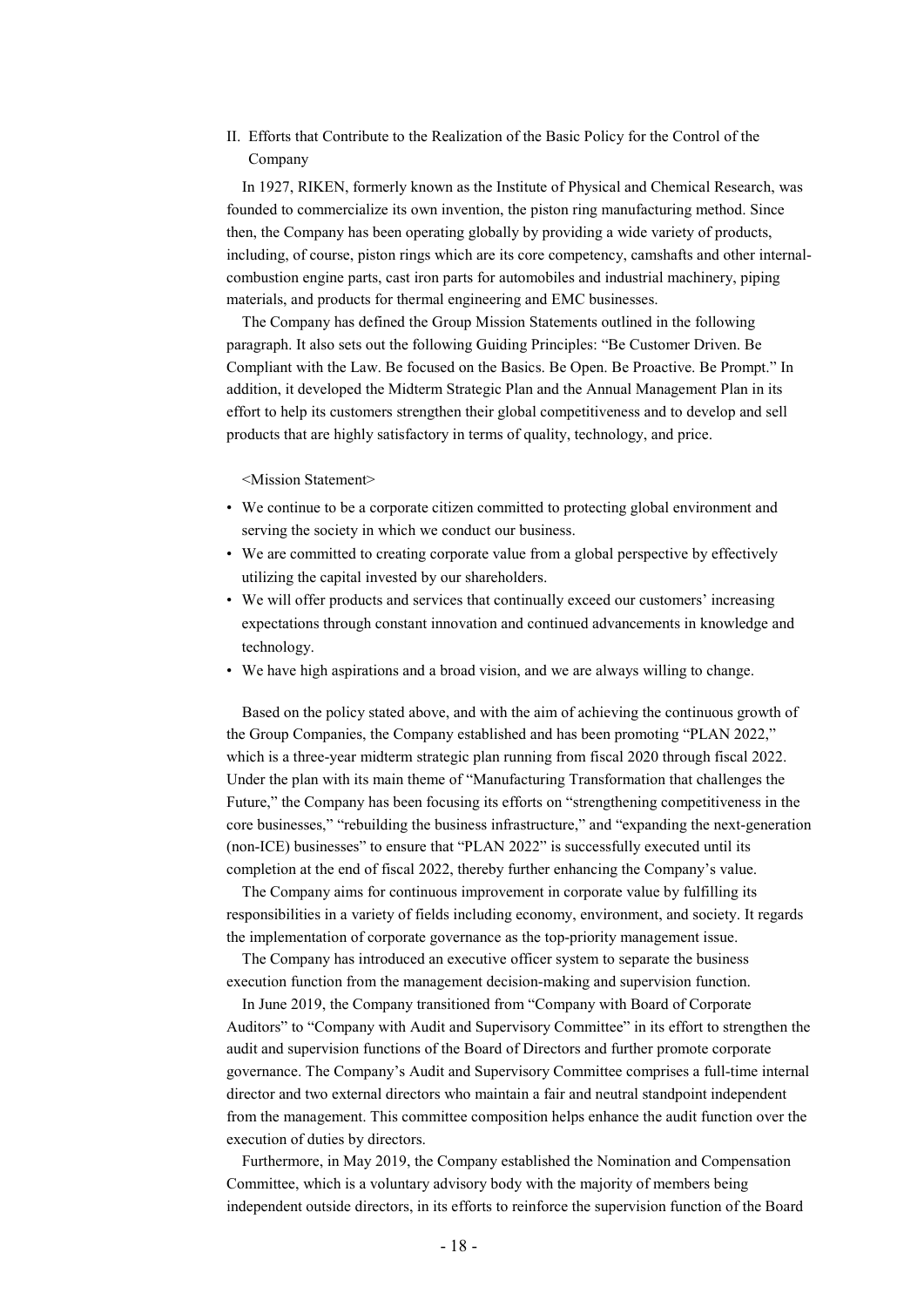of Directors by assuring the transparency and objectivity of the procedure related to the nomination and compensation of directors, etc., and further enhance corporate governance.

Thus far, the Company has been working to appropriately operate management bodies (Board of Directors and Management Meeting) and ensure corporate transparency, efficiency and soundness, such as thorough compliance and complete risk management in accordance with the Basic Policy for Developing an Internal Control System (the development of systems necessary to ensure that the execution of the duties by the directors complies with the laws and regulations and the articles of incorporation, and other systems prescribed by Ministry of Justice Order as systems necessary to ensure the properness of operations of a Stock Company).

Furthermore, the Company has reinforced internal control by establishing the Sustainability Committee and the Compliance Committee, and works to improve further by having the entire Group oversee environmental activities, activities that contribute to society, accurate and appropriate information disclosure, the creation of CS (customer satisfaction), etc.

#### III. Description of the Plan to Be Approved

#### 1. Purpose of Continuing the Plan

The Plan, which replaces the existing one, has been introduced and implemented to prevent someone who is deemed unfit to control decisions concerning the financial and business policies of the Company in light of the Basic Policy for the Control of the Company from taking control of the Company.

In the event of a large-scale acquisition of the Company's shares, our shareholders should be given enough information, time, and the opportunity to negotiate with the purchaser or other relevant parties in accordance with certain reasonable rules so as to allow them to make appropriate decisions about the acquisition and to ensure that both the corporate value and the common interest of the shareholders are protected. Based on this understanding, the Company's Board of Directors defined the following rules concerning the assurance of enough information and time to allow shareholders to consider the possible consequences of large-scale share acquisitions (hereinafter referred to as "Rules for Large-Scale Acquisitions"), and decided to ask the shareholders attending this Annual General Meeting of Shareholders for approval to continue using the Plan to address large-scale share acquisitions by someone who is deemed unfit to take control of the company in light of the Basic Policy for the Control of the Company.

#### 2. Acquisition of the Company's Shares That Is Addressed in the Plan

The acquisition of the Company's shares that is addressed in the Plan refers to an attempt to acquire the Company's share certificates, etc. (Note 3), for the purpose of allowing a group of specific shareholders (Note 1) to hold at least 20% of the voting rights (Note 2), or an attempt to acquire the Company's share certificates, etc., that can cause a group of specific shareholders to hold at least 20% of the voting rights. (In either of these cases, such acquisitions do not include those that have been approved by the Company's Board of Directors. Large-scale share acquisitions can take any forms, including market trading and takeover bids. Hereinafter, a large-scale acquisition of the Company's shares is referred to as a "large-scale share acquisition," and an entity involved in such acquisitions is referred to as a "large-scale purchaser.")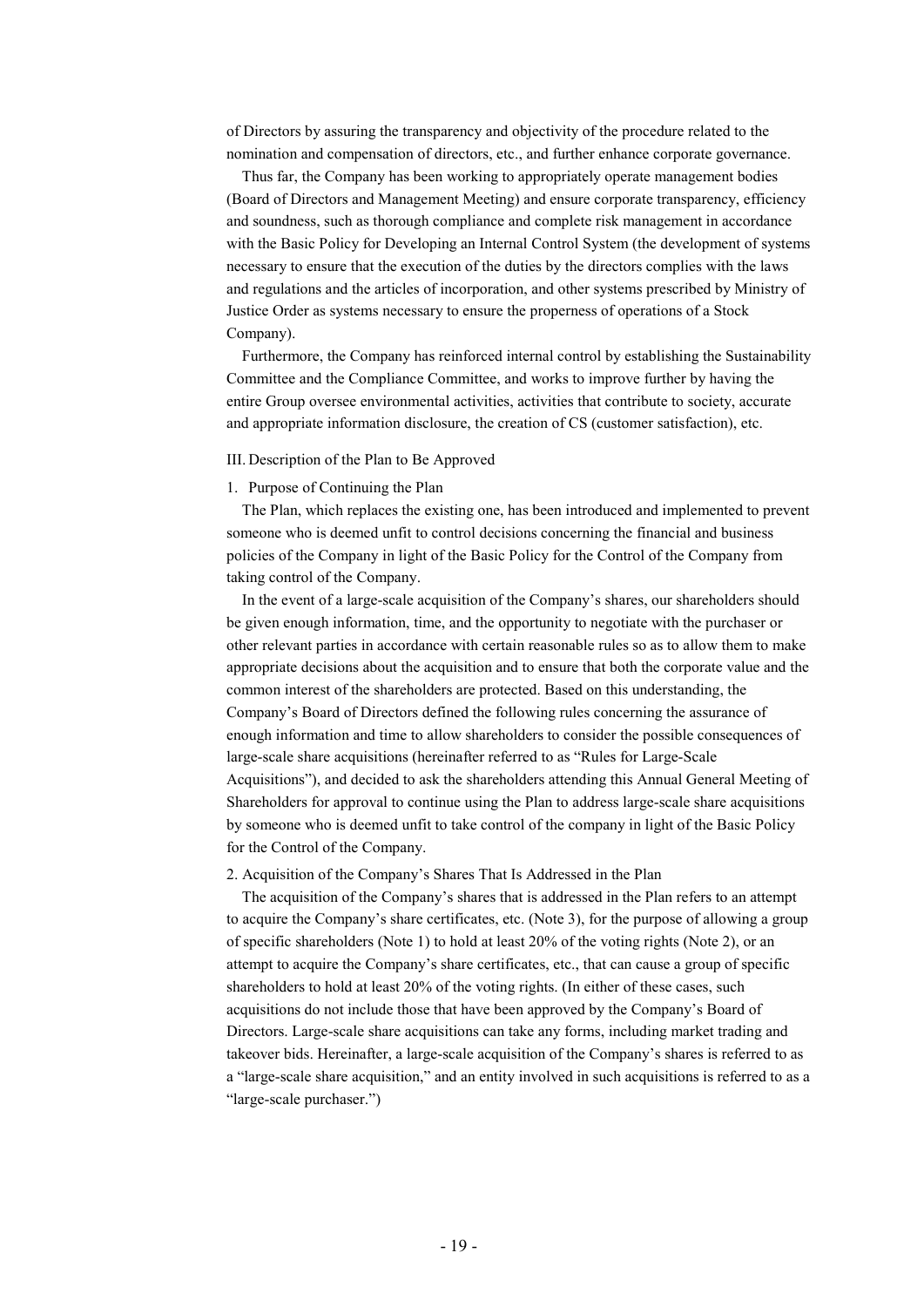Note 1:A group of specific shareholders refers to:

- (i) holders of the Company's share certificates, etc., (meaning share certificates, etc., as stipulated in Article 27-23, paragraph 1 of the Financial Instruments and Exchange Act) (including entities regarded as holders pursuant to Article 27-23, paragraph 3 of the said Act, and hereinafter the same applies) and their joint holders (meaning joint holders as stipulated in Article 27-23, paragraph 5 of the said Act, which include entities regarded as joint holders pursuant to paragraph 6 of the same Article, and hereinafter the same applies), or;
- (ii) entities involved in the acquisition, etc., (meaning the acquisition, etc., as stipulated in Article 27-2, paragraph 1 of the said Act, including those carried out in the financial instruments exchange market) of the Company's share certificates, etc., (meaning share certificates, etc., as stipulated in Article 27-2, paragraph 1 of the said Act) and their special parties involved in the acquisition (meaning special parties involved in the acquisition as stipulated in Article 27-2, paragraph 7 of the said Act).

Note 2: Voting rights ratio refers to:

- (i) in the case of a group of specific shareholders mentioned in (i) under Note 1, the percentage of shares held by the said holders (meaning the holding ratio of share certificates, etc., as stipulated in Article 27-23, paragraph 4 of the Financial Instruments and Exchange Act. In this case, the number of share certificates, etc., held by joint holders (meaning the number of share certificates, etc., held as stipulated in the said paragraph, and hereinafter the same applies) shall also be added in calculation of the voting rights ratio); or
- (ii) in the case of a group of specific shareholders mentioned in (ii) under Note 1, the total percentage of shares held by the said large-scale purchasers and the said special parties involved in the acquisition (meaning the holding ratio of share certificates, etc., as stipulated in Article 27-2, paragraph 8 of the said Act). The most recent of the following three documents can be used to determine the number of total voting rights (meaning the one stipulated in Article 27-2, paragraph 8 of the said Act) and the total number of issued shares (meaning the one stipulated in Article 27-23, paragraph 4 of the said Act) to calculate each voting rights ratio: Annual Securities Report, Quarterly Securities Report, and Share Buyback Report.
- Note 3: Share certificates, etc., refers to share certificates, etc., as stipulated in Article 27-23, paragraph 1 or Article 27-2, paragraph 1 of the Financial Instruments and Exchange Act.
- 3. Establishment of an Independent Committee

The final decision as to whether the Rules for Large-Scale Acquisitions have been observed or whether a countermeasure must be taken against an attempt at large-scale share acquisition that adheres to the Rules but substantially undermines not only the value of the Company but also the common interests of our shareholders lies with the Company's Board of Directors. To properly execute the Plan, to prevent the Board from making arbitrary decisions, and to ensure rationality and fairness in the Board's decision-making process, the Company decided to establish an Independent Committee in accordance with the Rules for the Independent Committee, as it did during the execution of the Existing Plan (for a summary of the Rules for the Independent Committee, see Attachment 1). The Independent Committee shall be comprised of three (3) or more members who are selected from among external directors or external experts (Note) independent of the management responsible for the execution of the Company's operations to enable them to make a fair and neutral judgement. Please refer to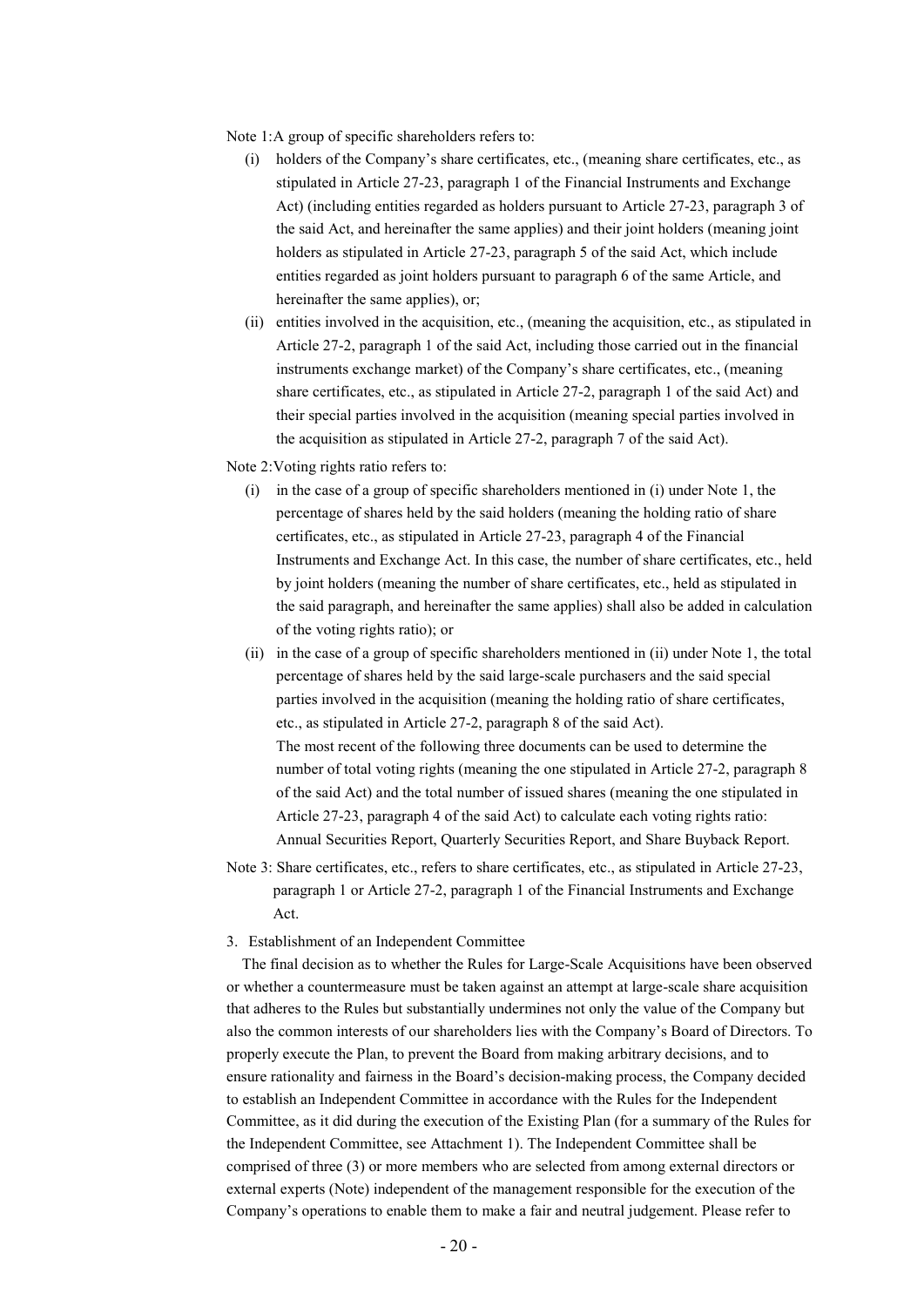Attachment 2 for the profiles of the four candidates for membership on the Independent Committee, i.e., Eiji Hirano, Shuji Iwamura, Koji Tanabe, and Osamu Honda.

The Board of Directors contemplating a countermeasure against a large-scale share acquisition must first consult the Independent Committee for advice on the matter. After careful evaluation and examination of the large-scale share acquisition in question in light of the possible impact of the acquisition on the value of the Company and the common interests of the shareholders, the Committee advices the Board on whether the implementation of a countermeasure is justifiable under the current circumstances. Following the advice of the Committee (unless doing so constitutes a duty of care breach), the Board makes a final decision as to whether a countermeasure should be implemented against the acquisition. A summary of the advice given by the Independent Committee will be announced in a timely manner.

To enable the Independent Committee to make judgments that contribute to the value of the Company and the common interests of the shareholders, the Company allows the Independent Committee to seek advice of independent external experts (including financial advisers, certified accountants, attorneys, consultants, and other specialists) as necessary, and pays for the cost of it.

- Note: External experts refers to experienced corporate managers, individuals familiar with investment banking, attorneys, certified accountants, academic experts specializing in the Companies Act, etc., or any other individuals with similar expertise.
- 4. Overview of the Rules for Large-Scale Acquisitions
- (1) The prospective large-scale purchaser submits a statement of intent to the Company. A prospective large-scale purchaser seeking a large-scale acquisition of the Company's shares is required to first submit, in a form prescribed by a Company, a statement of intent to the Company's Board of Directors prior to initiating or proposing a large-scale acquisition of the Company's shares. The statement of intent must be written in Japanese and contain the following information, along with a written pledge stating the prospective purchaser's intent to observe the Rules for Large-Scale Acquisitions.
	- (i) The name and address of the prospective purchaser
	- (ii) The law on which the establishment is based
	- (iii) The name of the representative
	- (iv) Contact address in Japan
	- (v) A summary of the proposed large-scale share acquisition
	- (vi) A written pledge stating the prospective purchaser's intent to observe the Rules for Large-Scale Acquisitions stipulated in the Plan

Upon receiving the statement of intent from the prospective purchaser, the Company's Board of Directors immediately announces the receipt of the statement and, if necessary, details of the information provided in the statement.

(2) The prospective large-scale purchaser submits the information required for evaluation to the Company.

Within ten (10) business days of the day following the day on which the statement of intent containing all the information outlined in (i) to (vi) under  $(1)$  in the preceding section is received, the Company's Board of Directors provides the prospective large-scale purchaser with a document describing all the information the Board needs from the purchaser pertaining to the proposed large-scale share acquisition. The prospective largescale purchaser then prepares a document containing a detailed account of the proposed large-scale share acquisition, covering all the information requested in the document provided by the Board, and submits it to the Board.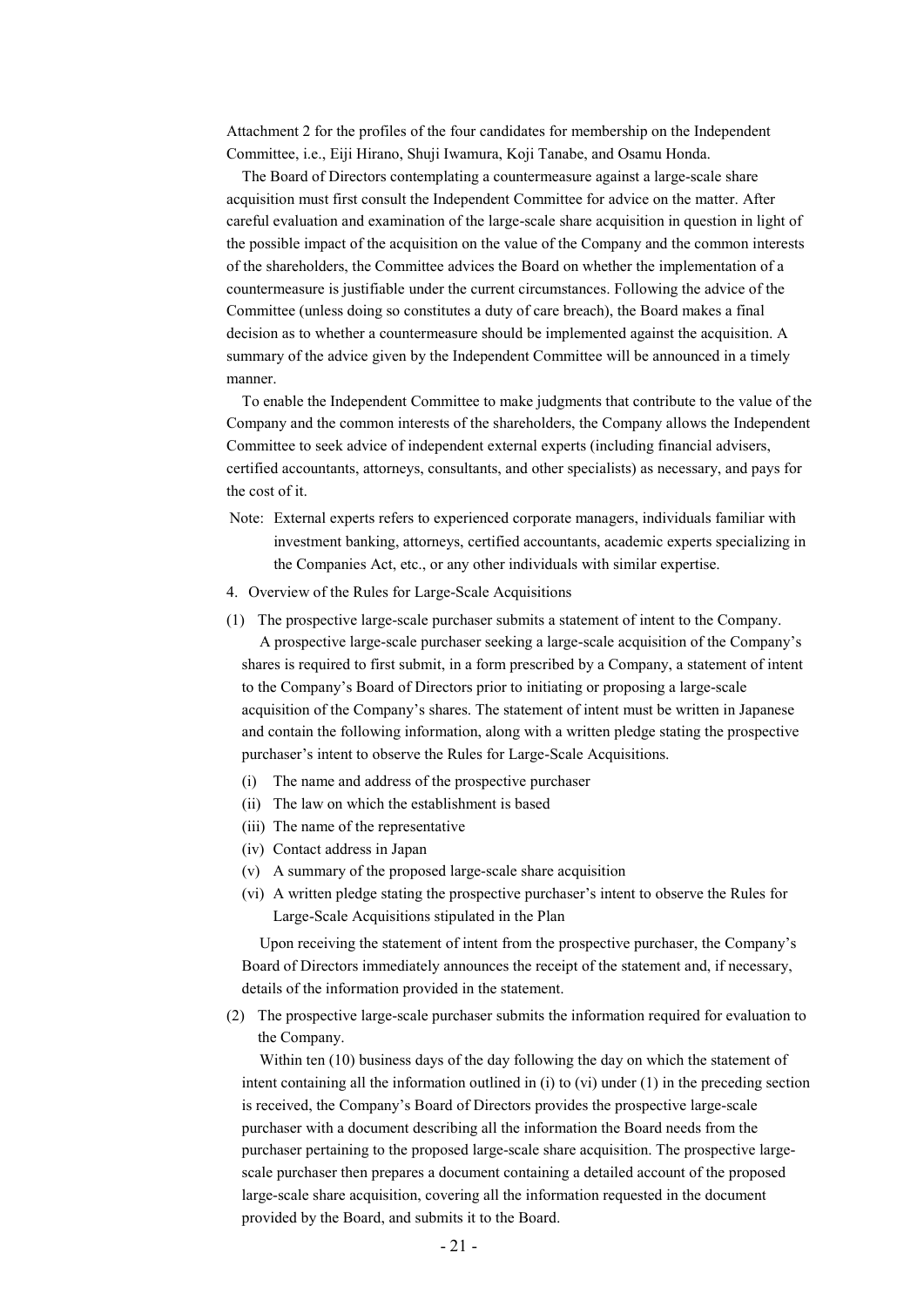The following information is generally required for evaluation. Although the specific details of the information required for evaluation may vary depending on the attributes of the large-scale purchaser and the purpose and specific details of the proposed large-scale acquisition, they must be "detailed enough" and "sufficient enough" to allow the Company's shareholders and Board of Directors to reach a decision about the proposed large-scale acquisition.

- (i) Outline of the large-scale purchaser and its group (including joint holders, special parties involved in the acquisition, partners (applicable for funds), and other members of the group). (The outline must include names, business details, background or history, capital composition, and information about the purchaser's (or group's) experience in the fields of business that are similar to the one in which the Company and its Group Companies specialize in.)
- (ii) The purpose, method, and details of the large-scale share acquisition (including the amount and type of payment to be made for the proposed large-scale share acquisition, when it is scheduled to take place, how the related transactions work, legality of the method of the proposed large-scale share acquisition, and the feasibility of the proposed large-scale share acquisition and all the related transactions)
- (iii) The basis of the calculation of the price to be paid for the large-scale acquisition of the Company's shares (including the facts that constitute the preconditions for the calculation, the method of calculation, information regarding the figures used in the calculation, and details about the synergy that is expected to occur as a result of a series of transactions that are expected to be executed in relation to the proposed large-scale share acquisition)
- (iv) The proof of availability of funds for the proposed large-scale share acquisition (including the specific names of the funders (including those individuals or entities who are effectively regarded as funders), information on how to appropriate funds for the acquisition, and details about the related transactions)
- (v) Information about the individuals the large-scale purchaser intends to elect to serve on the Company's Board after the purchaser joins the management of the Company and its Group Companies (including information about their experience in the fields of business that are similar to the one in which the Company and its Group Companies specialize in), as well as a detailed account of the suggested management policies, business plans, financial plans, capital policies, dividend policies, asset utilization measures, etc.
- (vi) Whether or not the large-scale purchaser, after joining the management of the Company and its Group Companies, intends to make changes to the relationship the Company and its Group Companies have with their stakeholders (including business partners, customers, employees, etc.), and, if such changes are expected, a detailed account of the changes to be expected

In the interest of ensuring the timely implementation of the Rules for Large-Scale Acquisitions, the Board of Directors of the Company may, as necessary, give the largescale purchaser a time limit for the submission of information. However, when the largescale purchaser asks for an extension of the time limit on reasonable grounds, the time limit may be extended.

After scrutinizing the information required for evaluation prepared and submitted in accordance with the rules described above, the Company's Board of Directors may conclude that the submitted information does not contain all the details necessary for the evaluation and examination of the proposed large-scale share acquisition. In this case, the Board may give a reasonable time frame for a reply (up to 60 days from the day on which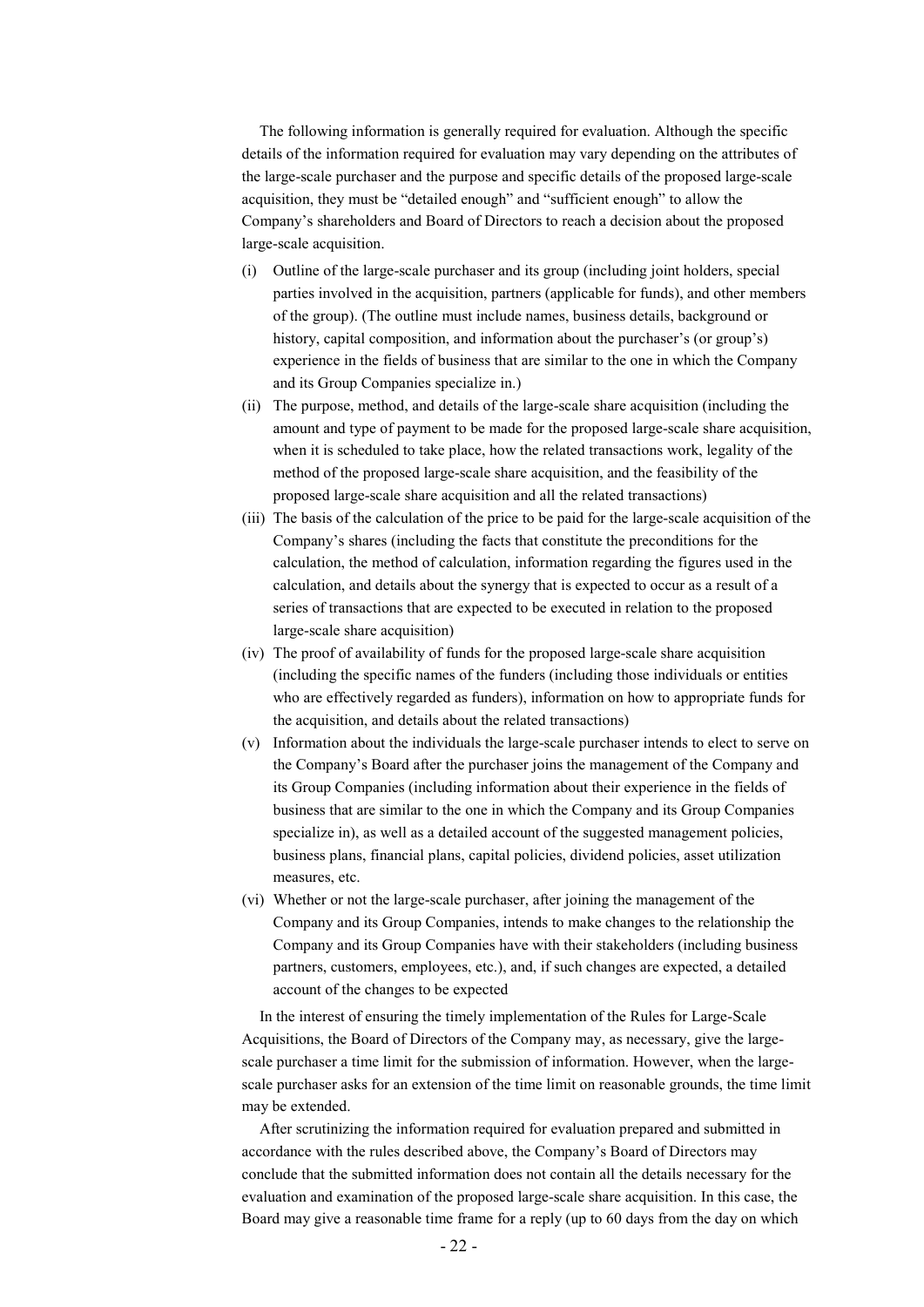the initial information was received) and ask the large-scale purchaser for submission of additional information until it has all the information necessary for the evaluation.

When the Board of Directors conclude that the large-scale purchaser has submitted all the information necessary for the Board to evaluate and examine the proposed large-scale share acquisition, it informs the large-scale purchaser to that effect and announces it publicly.

If the large-scale purchaser receiving a request for additional information required for evaluation from the Company's Board of Directors offers a reasonable explanation as to why the purchaser is unable to provide some of the requested information, the Board may decide to end the negotiation or other forms of communication with the large-scale purchaser pertaining to the request for information, and proceed to the evaluation/examination process described hereafter under (3), even if it does not have all the information it needs to evaluate the proposed large-scale share acquisition.

The Board submits the received information required for evaluation to the Independent Committee, and, if the Board determines that the same information must be provided to the shareholders to allow them to make their own decisions about the proposed large-scale share acquisition, it will disclose all or part of such information to the public at the time it sees fit.

(3) Evaluation and examination of the information required for evaluation by the Company's Board of Directors

After the Company's Board of Directors receives all the information it needs from the large-scale purchaser to evaluate the proposed large-scale share acquisition, it sets a period to evaluate, examine, negotiate, and form opinions about, and propose alternative options for, the proposed large-scale share acquisition (hereinafter referred to as the "Board's evaluation period"). This period may vary depending on the difficulty involved in the evaluation of the proposed large-scale share acquisition, but must be no longer than 60 days when all of the Company's shares are to be acquired through a takeover bid and the bidder is to pay the offer price in cash only (in yen value), or no longer than 90 days for all the other types of large-scale share acquisition.

During the Board's evaluation period, the Board, after a thorough evaluation and examination of the provided information required for evaluation, carefully formulates its opinion about the proposed large-scale share acquisition by following the advice of the Independent Committee (unless doing so constitutes a duty of care breach), and announces its opinion publicly. During this process, the Board may, as necessary, seek advice of independent third-party specialists, such as financial advisers, certified accountants, attorneys, and consultants. When necessary, the Board may negotiate with the large-scale purchaser to ask for better conditions with respect to the proposed large-scale share acquisition, and propose alternative options to the shareholders.

#### 5. Policy for Addressing Large-Scale Share Acquisitions

(1) When the large-scale purchaser fails to observe the Rules for Large-Scale Acquisitions Whatever the specific method of acquisition, if the large-scale purchaser fails to observe the Rules for Large-Scale Acquisitions, the Company's Board of Directors may take legally justified countermeasures against the large-scale share acquisition (including the allotment of stock acquisition rights without contribution) pursuant to the Companies Act and other relevant laws as well as the Company's Articles of Incorporation in order to protect the value of the Company and the common interests of its shareholders. A decision as to whether the Rules for Large-Scale Acquisitions have been observed will be made taking into consideration, to a reasonable extent, the circumstances of the large-scale purchaser.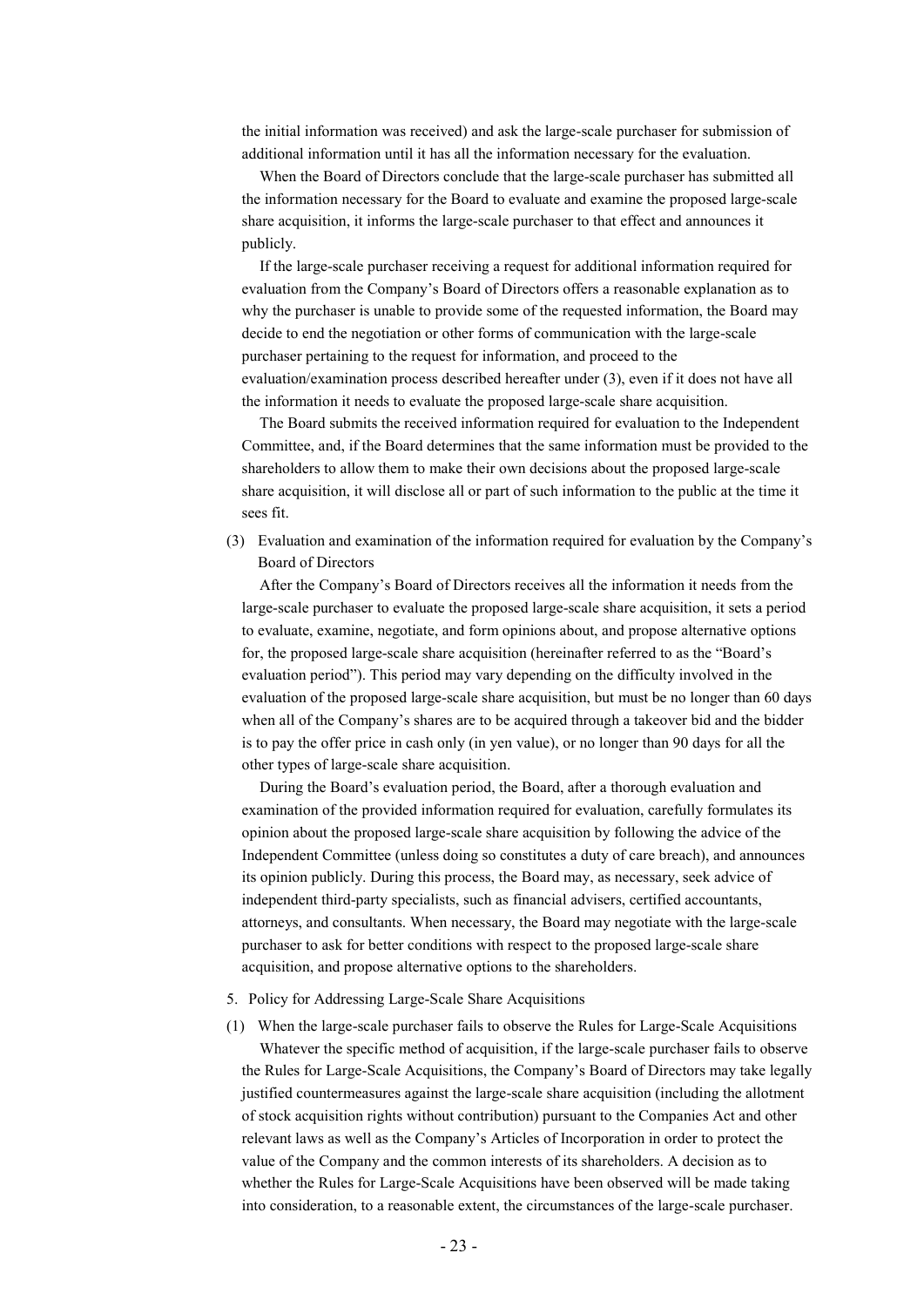The Board shall not conclude that the Rules for Large-Scale Acquisitions have been violated solely on the ground that part of the information required for evaluation has not been submitted by the large-scale purchaser.

(2) When the large-scale purchaser observes the Rules for Large-Scale Acquisitions

When the large-scale purchaser observes the Rules for Large-Scale Acquisitions, the Company's Board of Directors will not, in principle, take countermeasures against the large-scale share acquisition in question. Even when the Board is against the proposed acquisition, it will not go beyond expressing its disagreement with the proposed acquisition or persuading the shareholders by proposing alternative options to them. The shareholders of the Company are asked to make their own decision as to whether to accept the acquisition proposal made by the large-scale purchaser after considering the said acquisition proposal as well as the opinion and alternative options the Company offers in response to the proposal.

Even when the Rules for Large-Scale Acquisitions are observed, if the Board determines the said large-scale acquisition is being executed for one of the purposes described in (i) to (v) below, and is clearly being driven by an abusive motive, which, in the end, can cause irreversible damage to the Company and significantly undermine the value of the Company and the common interests of the shareholders, the Board may, as an exception, take the countermeasures described in section (1) above to the extent necessary and adequate to protect the value of the company and the common interests of our shareholders.

- (i) The large-scale purchaser has no intention of participating in the management of the Group Companies, and is purchasing the Company's shares for the sole purpose of driving up the stock price and forcing the concerned parties of the Company to buy the purchased shares back at a premium (the so-called "greenmailing").
- (ii) The large-scale purchaser is purchasing the shares of the Company for the purpose of implementing the so-called "scorched-earth management," wherein the purchaser gains a temporary control over the management of the Group Companies to transfer the intellectual property, know-how, commercial secrets, primary suppliers, and customers, which are essential to the Group Companies' business operations, to the purchaser or its group companies.
- (iii) The large-scale purchaser is purchasing the shares of the Company for the purpose of gaining control over the management of the Group Companies so that it can use their assets to provide collateral for, or to liquidate, its or its group companies' indebtedness.
- (iv) The large-scale purchaser is purchasing the shares of the Company for the purpose of gaining temporary control over the management of the Group Companies to make the Group Companies sell off expensive assets such as real estate and securities of no immediate importance for their businesses, to make them use the proceeds to temporarily pay a high level of dividends, or to take the opportunity of an enhanced share price due to temporarily high dividends to sell its holding at a profit.
- (v) The method of share acquisition proposed by the large-scale purchaser is deemed to constitute a so-called "high-handed, two-stage buyout" (wherein the purchaser initially do not solicit for the acquisition of all of the Company's shares but later on proceeds to buy out the remaining shares of the Company through a takeover bid or other means, setting disadvantageous conditions for the second-stage share acquisition or concealing such conditions), which can not only restrict the opportunity and freedom of decision-making by the Company's shareholders but also, in effect, force them to sell their shares.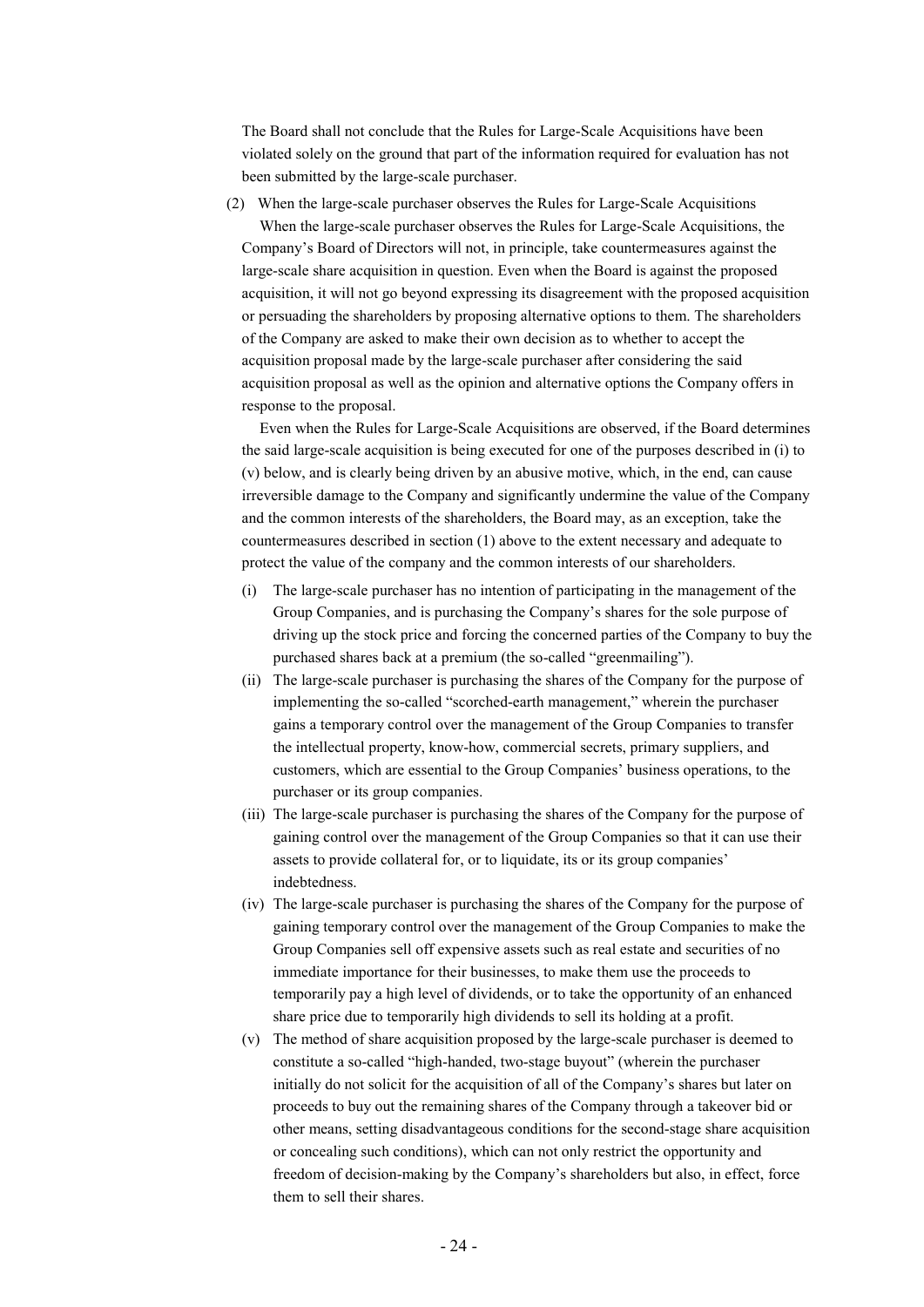(3) Resolutions of the Board of Directors and the convocation of a General Meeting of Shareholders

The Company's Board of Directors, which, under the circumstances described under (1) or (2) above, is required to make a decision as to whether to take countermeasures against a large-scale purchaser, must follow the advice of the Independent Committee (unless doing so constitutes a duty of care breach), and, after careful consideration of the necessity and adequacy of the countermeasures being proposed, make a final decision as an establishment responsible for making decisions about the implementation of countermeasures and matters pertaining to real estate as defined in the Companies Act.

The Board is responsible for selecting the specific measures to be implemented after careful consideration of the best options available at that moment. The Board may choose the allotment of stock acquisition rights without contribution as the specific countermeasure to be taken against the large-scale purchaser. In principle, the allotment of such stock acquisition rights is carried out as outlined in Attachment 3. In practice, however, an appropriate period and proper conditions (for example, allowing only those stock acquisition rights holders who do not belong to a group of specific shareholders having more than a specified percentage of the voting rights to exercise their stock acquisition rights) may be set for the exercise of the stock acquisition rights so that the allotment of these rights can actually function as a countermeasure. Under this circumstance, however, the Company has no intention of offering money to acquire the stock acquisition rights held by the large-scale purchaser.

When the Independent Committee provides recommendations about a countermeasure and calls for a General Meeting of Shareholders to be held to obtain the shareholders' approval for the countermeasure, the Board shall set a period of no longer than 60 days (hereinafter referred to as the "consideration period for shareholders") to allow the shareholders to carefully consider the pros and cons of taking such a countermeasure pursuant to the Plan, and hold a General Meeting of Shareholders during the consideration period for shareholders.

When the Board has reached a decision on the convocation of a General Meeting of Shareholders and the base date, the Board's evaluation period will end on that date and the consideration period for shareholders will begin.

Prior to holding the said General Meeting of Shareholders, the Board will prepare a document containing the information necessary for evaluation provided by the large-scale purchaser, the opinions of the Board concerning that information, alternative option proposed by the Board, and other matters deemed appropriate by the Board, and send it to the shareholders together with the convocation notice for the General Meeting of Shareholders to disclose information pertaining to the meeting in a timely and appropriate manner.

When a decision is reached during the General Meeting of Shareholders as to whether or not to proceed with the countermeasure being proposed, the Board shall comply with that decision. In other words, if the shareholders attending the Meeting decide against the countermeasure, the Board will not take that countermeasure against the large-scale shareholder. The consideration period for shareholders ends at the conclusion of the General Meeting of Shareholders, and the decisions reached during the Meeting will be disclosed in a timely and appropriate manner.

#### (4) Waiting period for a large-scale acquisition

In the absence of a consideration period for shareholders, the Board's evaluation period is set as the waiting period for a large-scale acquisition. If a consideration period for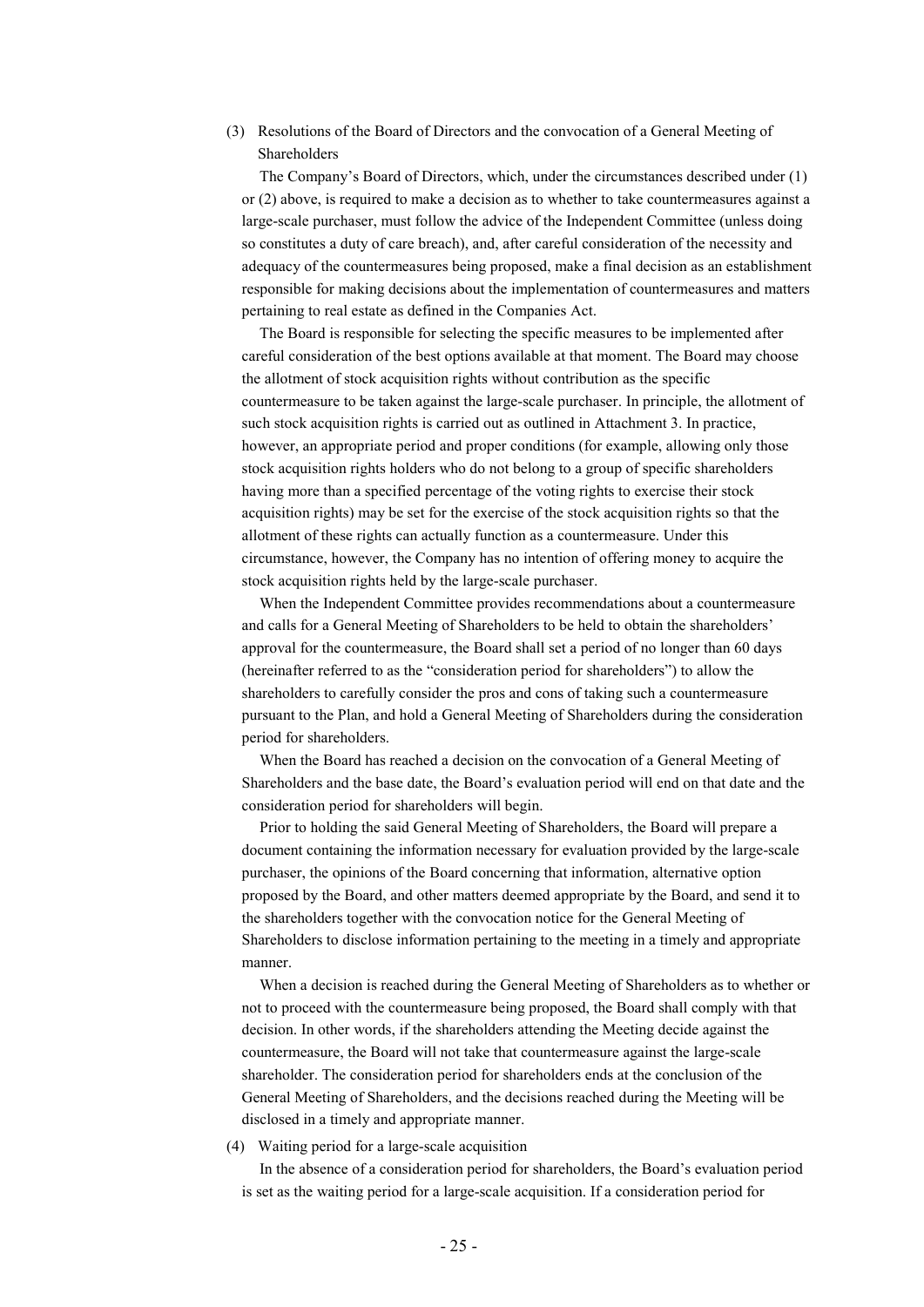shareholders is set, the Board's evaluation period plus the consideration period for shareholders is set as the waiting period for a large-scale acquisition.

A large-scale acquisition can only take place after the elapse of the waiting period for a large-scale acquisition.

#### (5) Withdrawal, etc., of countermeasures

If, after a decision is reached to take a specific countermeasure against the large-scale purchaser during the Board's meeting or the General Meeting of Shareholders, as described under (3) above, the said large-scale purchaser decides to back down from or make changes to its method of the large-scale share acquisition, the Company's Board of Directors may decide that it is no longer appropriate to take the countermeasure against the purchaser. In that case, the Board may, following the opinion and recommendations of the Independent Committee (unless doing so constitutes a duty of care breach), withdraw the said countermeasure.

For example, even if the allotment of stock acquisition rights without contribution has been selected as the countermeasure against the large-scale share acquisition, approved by the Board, and/or actually carried out, the Board may still decide to withdraw the countermeasure if the said large-scale purchaser decides to back down from or make changes to its method of the large-scale share acquisition and the Board decides that it is no longer appropriate to take the countermeasure against the purchaser. In that case, the Board may follow the recommendations of the Independent Committee (unless doing so constitutes a duty of care breach) and cancel the allotment of stock acquisition rights without contribution up until the day prior to the day when the stock acquisition rights take effect. Even after the stock acquisition rights have been allotted without contribution, the Board can still withdraw the countermeasure by way of stock acquisition by the Company without contribution up until the day prior to the day when the exercise period begins.

When a decision is made to withdraw or otherwise cancel the countermeasure, that decision, along with other information deemed necessary by the Independent Committee, will be disclosed in a timely and appropriate manner pursuant to the relevant laws and regulations as well as to the listing rules set out by the stock exchange where the Company's stock is listed.

#### 6. Commencement, Effective Period, and Cancellation of the Plan

Upon approval of our shareholders at this General Meeting of Shareholders, the Plan shall come into effect immediately and remain effective until the end of the Annual General Meeting of Shareholders, which is scheduled to be held in June 2025. However, even after the continuation of the Plan is approved at the General Meeting of Shareholders and the Plan comes into effect, (1) if a resolution is passed in a General Meeting of Shareholders of the Company regarding the cancellation of the Plan, or (2) if such a resolution is passed by the Board of Directors of the Company, the Plan shall be canceled immediately.

Even during the effective term of the Plan, the Board may review the Plan from time to time to ensure that it contributes to improving the value of the company and the common interests of our shareholders, and revise the plan with the approval of the shareholders in attendance at the General Meeting. Whenever the Board decides to continue, revise, or cancel the Plan, it immediately discloses information to that effect.

There are some circumstances under which the Board may decide to revise or make changes to the Plan even when the effective term of the Plan has not expired, provided that such revisions or changes do not create disadvantage for the shareholders, and with the approval of the Independent Committee if necessary. These circumstances include the legislation, amendment, or abolishment of the relevant laws and regulations, including the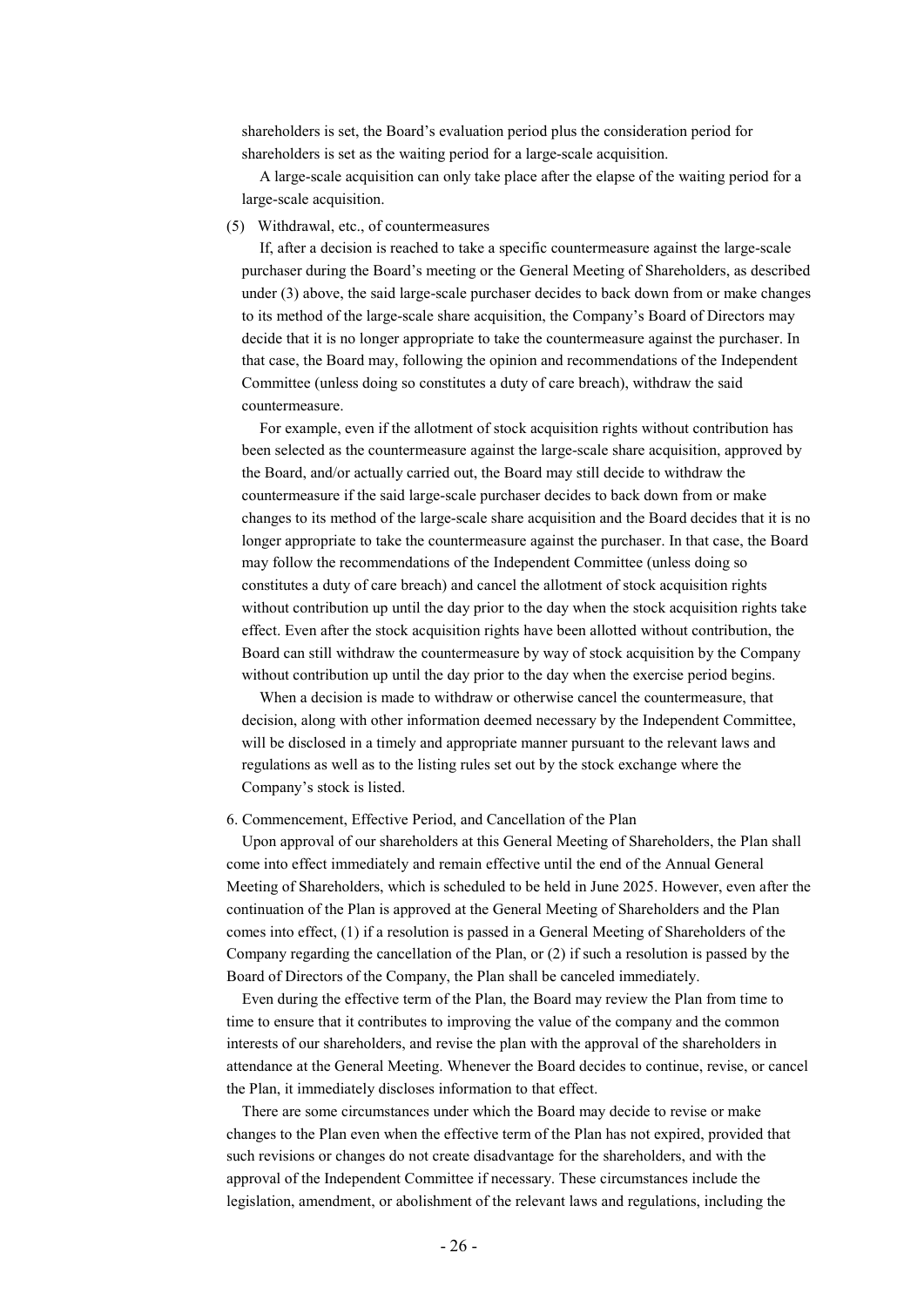rules set out by the stock exchange, which necessitates the revision of the Plan, and the presence of some typographical errors and omissions that require correction.

- IV. Supplementary Information
- 1. Possible Impact of the Plan on Our Shareholders
- (1) Possible impact of the Rules for Large-Scale Acquisitions on our shareholders The Rules for Large-Scale Acquisitions have been set out to ensure that our shareholders are provided with the information necessary to determine whether the offer made by the large-scale purchaser is acceptable for them, to allow them to hear what the Company's Board members who are actually involved in the Company's management have to say about the acquisition, and to give them the opportunity to be presented with alternative options. In other words, the Rules are designed to allow our shareholders to make informed decisions about whether to accept the offer made by the large-scale purchaser, which can contribute to protecting not only the value of the Company but also the common interests of our shareholders. By setting these Rules, we lay the foundation for proper decisionmaking by our shareholders, thereby contributing to the benefit of our shareholders.

However, as stated in 5. above, our policies for addressing large-scale share acquisitions vary depending on whether or not the Rules for Large-Scale Acquisitions are observed by large-scale purchasers. Shareholders are therefore advised to pay close attention to the movements of large-scale purchasers.

(2) Possible impact of the countermeasures taken against large-scale share acquisitions on our shareholders

When a large-scale purchaser fails to observe the Rules for Large-Scale Acquisitions, or when the large-scale share acquisition in question is in line with the Rules but can cause irreversible damage to the Company and significantly undermine the value of the Company and the common interests of our shareholders, the Company's Board of Directors may take legally justified countermeasures against the large-scale share acquisition pursuant to the Companies Act and other relevant laws as well as the Company's Articles of Incorporation in order to protect the value of the Company and the common interests of its shareholders. Due to the nature of these countermeasures, the Company thinks it highly unlikely that the shareholders (except large-scale purchasers who do not observe the Rules for Large-Scale Acquisitions and those whose act of share acquisition can cause irreversible damage to the Company and substantially undermine the common interests of our shareholders) could incur substantial losses in terms of their legal rights and financial status. If the Board decides to take a specific countermeasure against the large-scale purchaser, it will disclose information to that effect in a timely and appropriate manner pursuant to the relevant laws and regulations as well as to the listing rules set out by the stock exchange where the Company's stock is listed.

For example, when stock acquisition rights are to be allotted to our shareholders as a countermeasure against a large-scale share acquisition, all of our shareholders who are listed on the Shareholder Register as of the date of the allotment will receive stock acquisition rights. Our shareholders will be allotted stock acquisition rights without them needing to make a request. The Company will be carrying out the procedure necessary to acquire the stock acquisition rights, so that our shareholders can receive the shares of the Company in exchange for the stock acquisition rights the Company has acquired for them, without them having to pay an amount equivalent to the price of exercising the stock acquisition rights. This means that our shareholders do not have make any requests or payments or go through any special procedures whatsoever in association with the said stock acquisition rights. However, in such cases, the Company may request the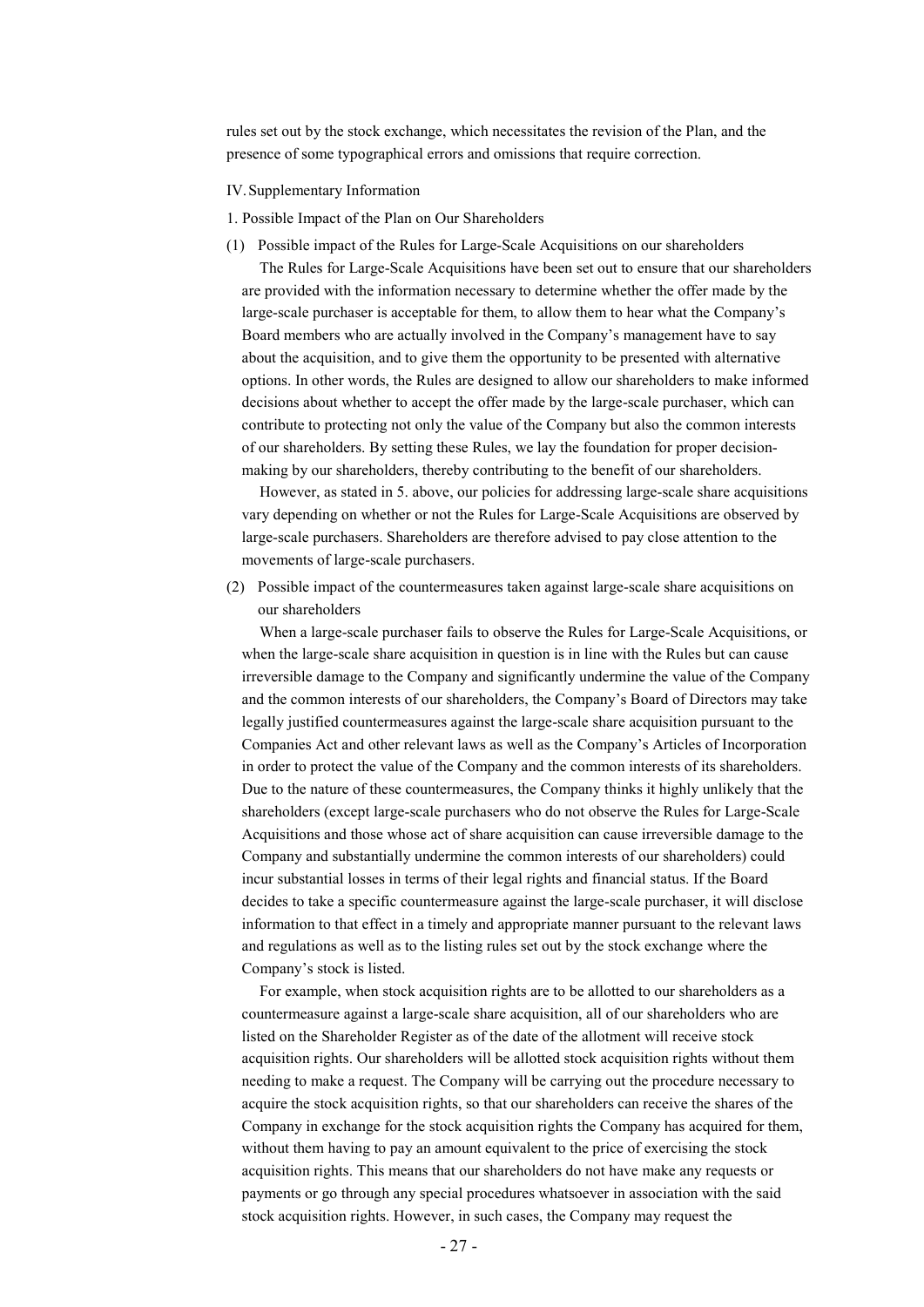shareholders who will be allotted stock acquisition rights to submit, in a form prescribed by the Company, a written pledge stating that they are not involved in the said large-scale share acquisition themselves.

Even on the date of the allotment of stock acquisition rights or even after the exercise of the stock acquisition rights takes effect, there are circumstances under which the Company may decide to withdraw the countermeasure (such as when the large-scale purchaser has backed down from the large-scale share acquisition). In this case, the Company may cancel the allotment of stock acquisition rights up until the day prior to the day when the exercise period begins, or acquire the stock acquisition rights without contribution instead of issuing the Company's share to the stock acquisition rights holders. Under these circumstances, shareholders who have sold their holdings under the assumption that the price per share would eventually become diluted may incur losses due to fluctuations in the share price.

- 2. Rationality of the Plan (The Plan That Complies With Our Basic Policies and Seeks to Enhance the Common Interests of Our Shareholders, Instead of Focusing on Maintaining the Positions of the Company Executives)
- (1) The Plan satisfies the requirements of policies regarding takeover defense measures. The Plan satisfies the three principles defined in the Guidelines on Takeover Defense Measures for Securing and Improving Corporate Value and the Common Interests of Shareholders, which were announced by the Ministry of Economy, Trade and Industry and the Ministry of Justice on May 27, 2005: the principle of protecting and enhancing corporate value and the common interests of shareholders; the principle of prior disclosure and respect for the intent of shareholders; and the principle of confirming necessity and legitimacy).

The Plan is also informed by a report titled "Takeover Defense Measures in Light of Recent Environmental Changes," which was published by the Corporate Value Study Group of the Ministry of Economy, Trade and Industry on June 30, 2008, and by "Principle 1.5 Anti-Takeover Measures" in the "Japan's Corporate Governance Code," which was announced by the Tokyo Stock Exchange on June 1, 2015, and most recently revised on June 11, 2021.

(2) The Plan assures continued focus on the aim of securing and improving the common interests of shareholders.

As stated in "III. 1. Purpose of Continuing the Plan" above, the Plan, which is aimed at securing and improving the value of the Company and the common interests of the shareholders, assures continued focus on securing enough information and time for both our shareholders and the Board of Directors when an attempt is made at a large-scale acquisition of the Company's shares, so that the shareholders can decide whether the offer made by the large-scale purchaser is acceptable for them and the Board can propose alternative options and negotiate with the purchaser on behalf of the shareholders. Accordingly, it is not for the purpose of defending the current management team from general takeover.

(3) The plan reflects the intent of the shareholders.

The Plan comes into effect with the approval of the shareholders attending the General Meeting of Shareholders. The intent of our shareholders regarding the Plan is confirmed at the General Meeting of Shareholders so as to ensure that the Plan reflects the intent of our shareholders.

If our shareholders attending a General Meeting of Shareholders decide to cancel the Plan, that decision will immediately take effect to respect the intent of the shareholders, even when the effective term of the renewed Plan has not expired yet.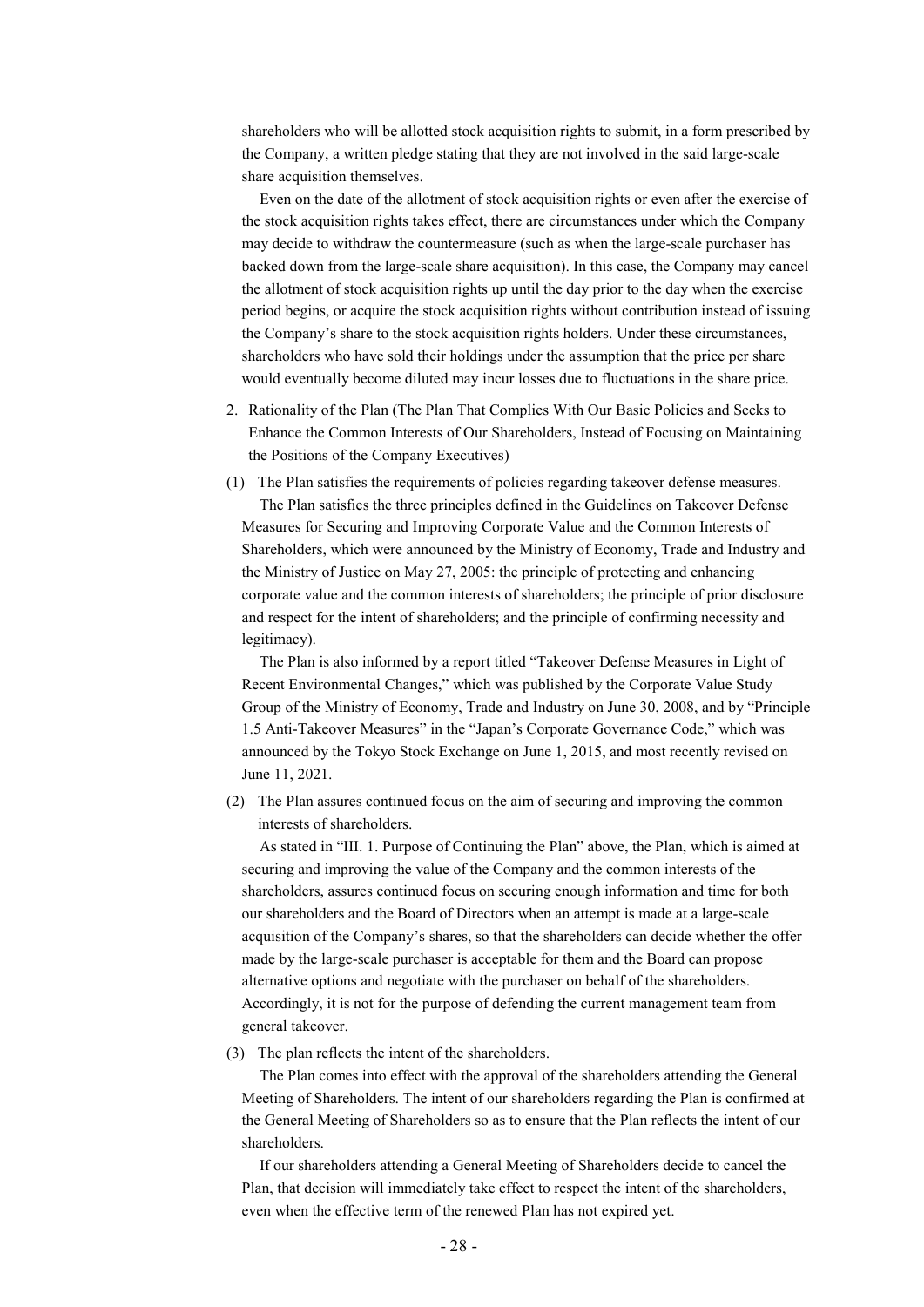(4) The Plan respects the decision made by independent external entities.

As stated in "III. 5. Policy for addressing large-scale share acquisitions" above, the Board of Directors contemplating a countermeasure pursuant to the Plan must first consult the Independent Committee comprised of members independent of the Company's management team responsible for the execution of the Company's business operations, and follow the advice of the Committee (unless doing so constitutes a duty of care breach) with regard to the countermeasure being proposed. This procedure is taken to ensure the transparent operation of the Plan so that the Plan contributes to the value of the Company and serves the common interests of our shareholders.

(5) The Plan does not constitute a dead-hand or slow-hand takeover defense measure. The Company's Board of Directors, which is comprised of members selected by shareholders attending a General Meeting of Shareholders hosted by the Company, has the authority to cancel the Plan. The Plan therefore does not constitute a "dead-hand" measure (in which the execution of takeover defense measures cannot be canceled even when the majority of board members are replaced).

Furthermore, because the Company does not adopt staggered terms, the Plan does not constitute a "slow-hand" measure (in which there is no way to replace all members of the board at a time, and it therefore takes a long time to stop the execution of the takeover defense measure) either.

End of document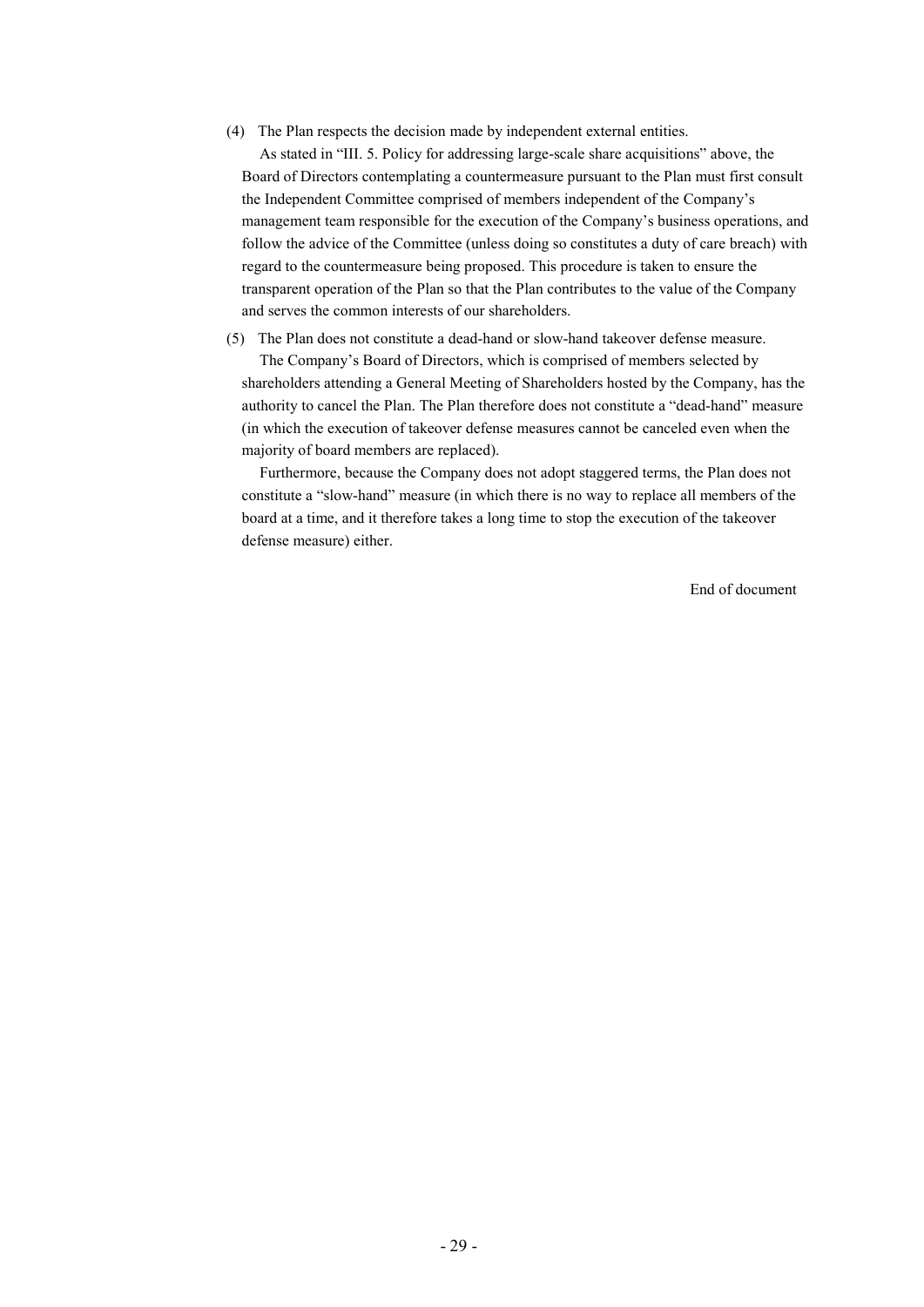#### Summary of the Rules for the Independent Committee

- The Independent Committee shall be established by means of a resolution of the Board of Directors.
- The Independent Committee shall be comprised of three (3) or more members appointed by the Company's Board of Directors from among external directors or external experts who are independent of the management responsible for the execution of the Company's operations and are therefore capable of making fair and neutral judgment. External experts shall be experienced corporate managers, individuals familiar with investment banking, attorneys, certified accountants, academic experts specializing in the Companies Act, etc., or any other individuals with similar expertise.
- As a general rule, the Independent Committee shall respond to inquiries from the Company's Board of Directors by providing recommendations, along with the reason and evidence supporting the recommendations. Each member of the Independent Committee shall make recommendations that can best contribute to the value of the Company and serve the common interests of the shareholders, and not with the purpose of pursuing the committee member's own personal benefit or that of the management team of the Company.
- The Company allows the Independent Committee to seek advice of independent external experts (including financial advisers, certified accountants, attorneys, consultants, and other specialists) as necessary, and pays for the cost of it.
- A resolution of the Independent Committee shall be passed by means of a majority vote of the committee members.

End of document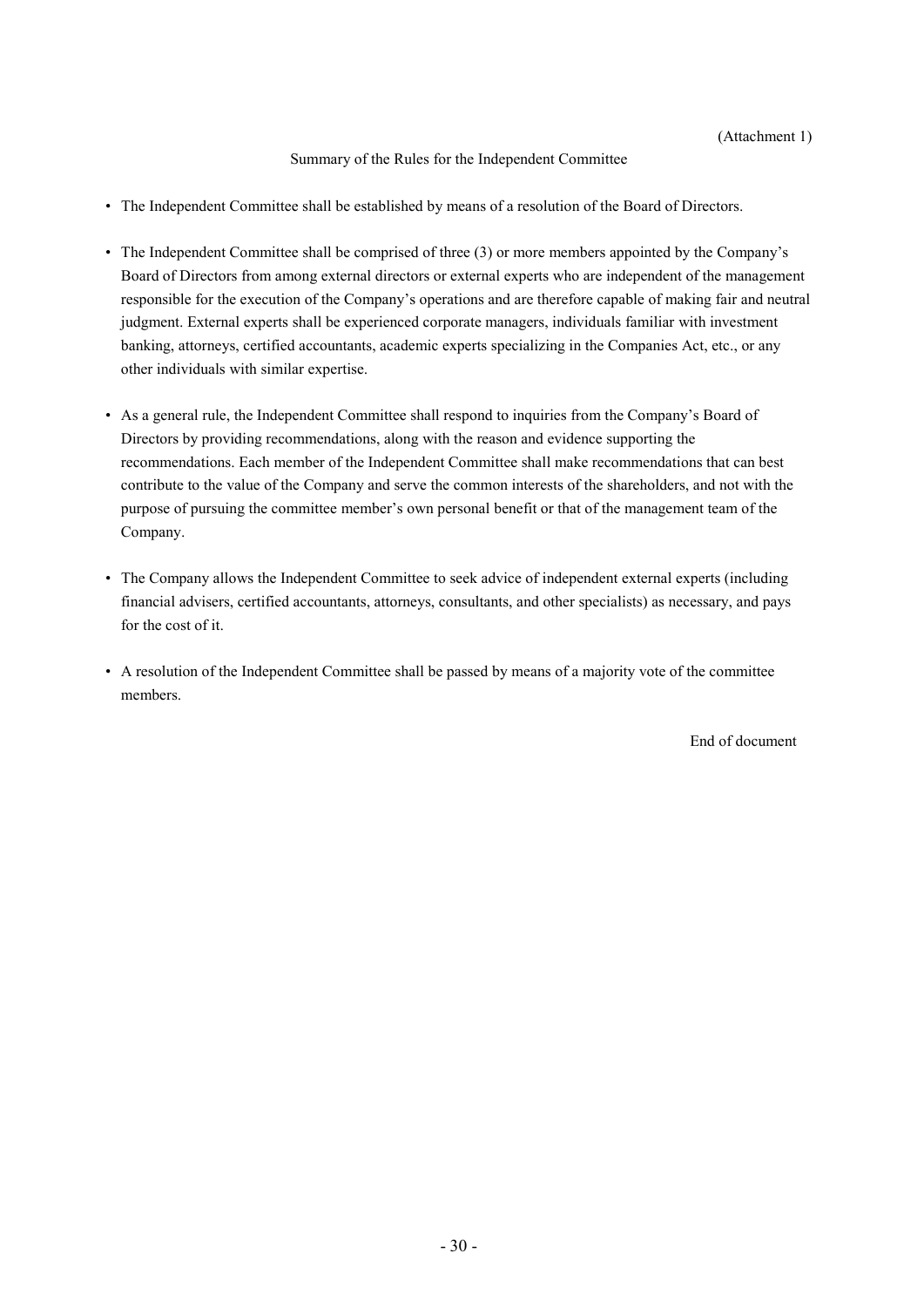## (Attachment 2)

# Profiles of the candidates for membership on the Independent Committee

| Name    | Eiji Hirano    |                                                                                           |
|---------|----------------|-------------------------------------------------------------------------------------------|
| Profile | April 1973     | Joined Bank of Japan                                                                      |
|         | May 1999       | Director-General of International Department of Bank of Japan                             |
|         | June 2002      | Executive Director of Bank of Japan                                                       |
|         | June 2006      | Director, Vice President of Toyota Financial Services Corporation                         |
|         | May 2015       | Director, Representative Statutory Executive Officer of MetLife, Inc.                     |
|         | June 2015      | Outside Director of the Company (present position)                                        |
|         | June 2016      | Outside Director of NTT DATA Corporation (present position)                               |
|         | September 2017 | Director, Vice Chairman of MetLife, Inc. (present position)                               |
|         | October 2017   | Chairperson of the Board of Governors of Government Pension Investment                    |
|         |                | Fund                                                                                      |
|         | June 2022      | External Director of Ichiyoshi Securities Co., Ltd. (scheduled to assume the<br>position) |

| Name    | Shuji Iwamura    |                                                                         |
|---------|------------------|-------------------------------------------------------------------------|
| Profile | April 1976       | Appointed as a public prosecutor                                        |
|         | June 2010        | Superintending Prosecutor at Sendai High Public Prosecutors Office      |
|         | August 2011      | Superintending Prosecutor at Nagoya High Public Prosecutors Office      |
|         | <b>July 2012</b> | Resigned from the office                                                |
|         | October 2012     | Registered as an Attorney-at-Law                                        |
|         |                  | Advisor for Nagashima Ohno & Tsunematsu                                 |
|         | June 2013        | Outside Audit and Supervisory Board Member of the Company               |
|         | March 2015       | Outside Auditor of Canon Electronics Inc. (present position)            |
|         | June 2015        | Outside Corporate Auditor of Hokkaido Bank, Ltd. (present position)     |
|         | October 2017     | Governor and Auditor of the Board of Governors of Government Pension    |
|         |                  | Investment Fund (present position)                                      |
|         | June 2018        | Outside Director of Hayashikane Sangyo Co., Ltd. (present position)     |
|         | June 2019        | Outside Director who is a member of the Audit and Supervisory Committee |
|         |                  | of the Company (present position)                                       |
|         | January 2020     | Attorney-at-Law at the Tokyo Flex Law Office                            |
|         | April 2021       | Attorney-at-Law at T&K Partners (present position)                      |
|         |                  |                                                                         |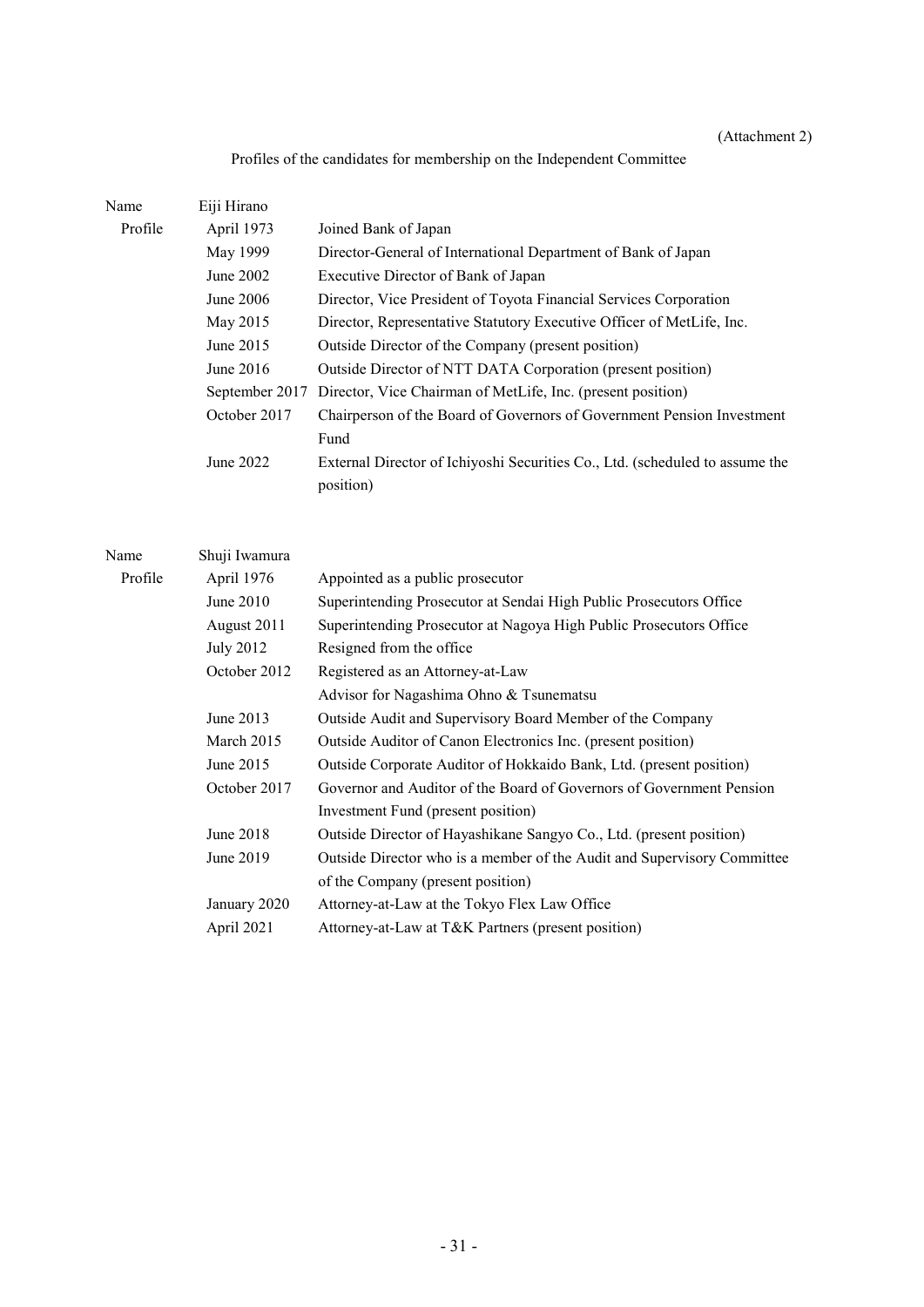| Name    | Koji Tanabe      |                                                                             |
|---------|------------------|-----------------------------------------------------------------------------|
| Profile | April 1975       | Joined the Ministry of International Trade and Industry (currently the      |
|         |                  | Ministry of Economy, Trade and Industry)                                    |
|         | <b>July 2002</b> | Director-General of Research and Statistics Department of the Ministry of   |
|         |                  | Economy, Trade and Industry                                                 |
|         | April 2005       | Professor of Graduate School of Innovation Management of Tokyo Institute    |
|         |                  | of Technology                                                               |
|         | February 2012    | Director of the Japan Asia Group Limited                                    |
|         | April 2017       | Professor Emeritus of Tokyo Institute of Technology (present position)      |
|         |                  | Specially-Appointed Professor of School of Environment and Society of       |
|         |                  | Tokyo Institute of Technology                                               |
|         |                  | Corporate Auditor of Shimazaki Denki Corporation                            |
|         | June 2019        | Outside Director of the Company (present position)                          |
|         | January 2021     | Director of Intron Space Inc. (present position)                            |
|         |                  |                                                                             |
| Name    | Osamu Honda      |                                                                             |
| Profile | April 1981       | Joined the Industrial Bank of Japan, Limited                                |
|         | April 2009       | Executive Officer of Mizuho Securities Co., Ltd. and General Manager of     |
|         |                  | the Corporate Planning Group HR Division of the same company                |
|         | June 2011        | Vice President and Director of Japan Securities Agents, Ltd.                |
|         | June 2012        | Director of Japan Information Processing Service Co., Ltd.                  |
|         | June 2015        | Director and Senior Managing Executive Officer of Securities Japan, Inc.    |
|         | June 2017        | Representative Director and Senior Managing Director of Nitchitsu Co., Ltd. |
|         | June 2019        | Representative Director and Vice President of Nitchitsu Co., Ltd.           |
|         | June 2021        | Outside Director who is a member of the Audit and Supervisory Committee     |
|         |                  | of the Company (present position)                                           |
|         |                  | Outside Auditor of Kurimoto Ltd. (present position)                         |

The Company has no conflict of interest with any of these candidates.

The Company appointed Eiji Hirano, Shuji Iwamura, Koji Tanabe, and Osamu Honda as independent officers, and registered them as such with the Tokyo Stock Exchange per the regulations of the Exchange.

End of document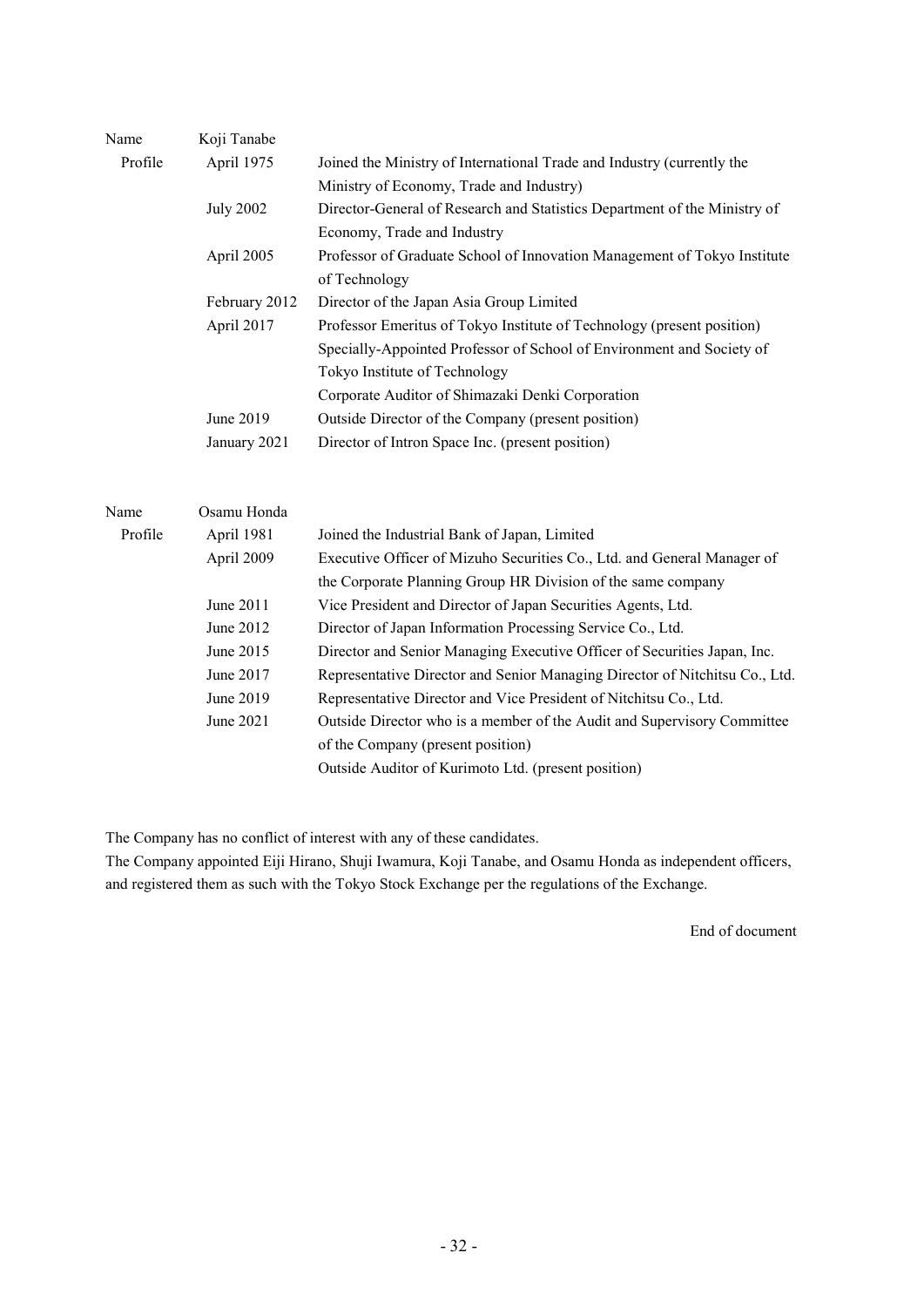Outline of the Allotment of Stock Acquisition Rights Without Contribution

1. Shareholders Eligible for an Allotment of Stock Acquisition Rights Without Contribution and the Allotment Method

Shareholders registered in the latest Shareholder Register as of the allotment date designated by the Company's Board of Directors will be allotted stock acquisition rights without new contribution, whereby one (1) stock acquisition right will be allotted per one (1) share of common stock of the Company held by respective shareholders (this does not include common stock held by the Company).

- 2. Type and Number of Shares to be Acquired Upon the Exercise of the Stock Acquisition Rights The shareholders exercising their stock acquisition rights will be acquiring the common stock of the Company, and the number of shares they acquire for each stock acquisition right they exercise shall be as separately determined by the Company's Board of Directors. However, in cases where a stock split or a reverse stock split is carried out by the Company, the required adjustment shall be carried out.
- 3. Total Number of Stock Acquisition Rights to be Allotted to the Shareholders The maximum number of stock acquisition rights that can be allotted to the shareholders shall be the difference between the total number of authorized shares of the Company as of the allotment date set by the Company's Board of Directors and the total number of issued shares of common stock of the Company (excluding those held by the Company). The Board may allot stock acquisition rights multiple times.
- 4. Property to be Contributed Upon Exercise of Respective Stock Acquisition Rights and Its Value The contributions upon exercise of each stock acquisition right shall be made in money, and the value thereof shall be an amount of no less than one (1) yen as determined by the Company's Board of Directors. When the Board decides to acquire stock acquisition rights, the Company may grant new shares to its shareholders in exchange for the stock acquisition rights the Company has acquired, without paying an amount equivalent to the price of exercising the stock acquisition rights.
- 5. Restrictions on the Transfer of Stock Acquisition Rights Acquisition of stock acquisition rights by means of transfer of such rights requires the approval of the Company's Board of Directors.
- 6. Condition for Exercising the Stock Acquisition Rights

Stock acquisition rights holders who belong to a group of specific shareholders having 20% or more of the voting rights are not allowed to exercise their stock acquisition rights (this condition does not apply to those who have the prior approval of the Company's Board of Directors).

7. Exercise Period, Etc., of Stock Acquisition Rights

The date on which the allotted stock acquisition rights take effect, the period during which they must be exercised, the provisions relevant to the acquisition of stock acquisition rights, and other necessary matters shall be as separately defined by the Company's Board of Directors. The Company may set a provision stating that it may acquire the stock acquisition rights held by individuals other than those who are not allowed to exercise their stock acquisition rights pursuant to the condition described in section 6 above, and grant them shares of common stock of the Company whereby the stock acquisition rights holders receive the number of shares of common stock of the Company separately defined by the Board for each stock acquisition right they